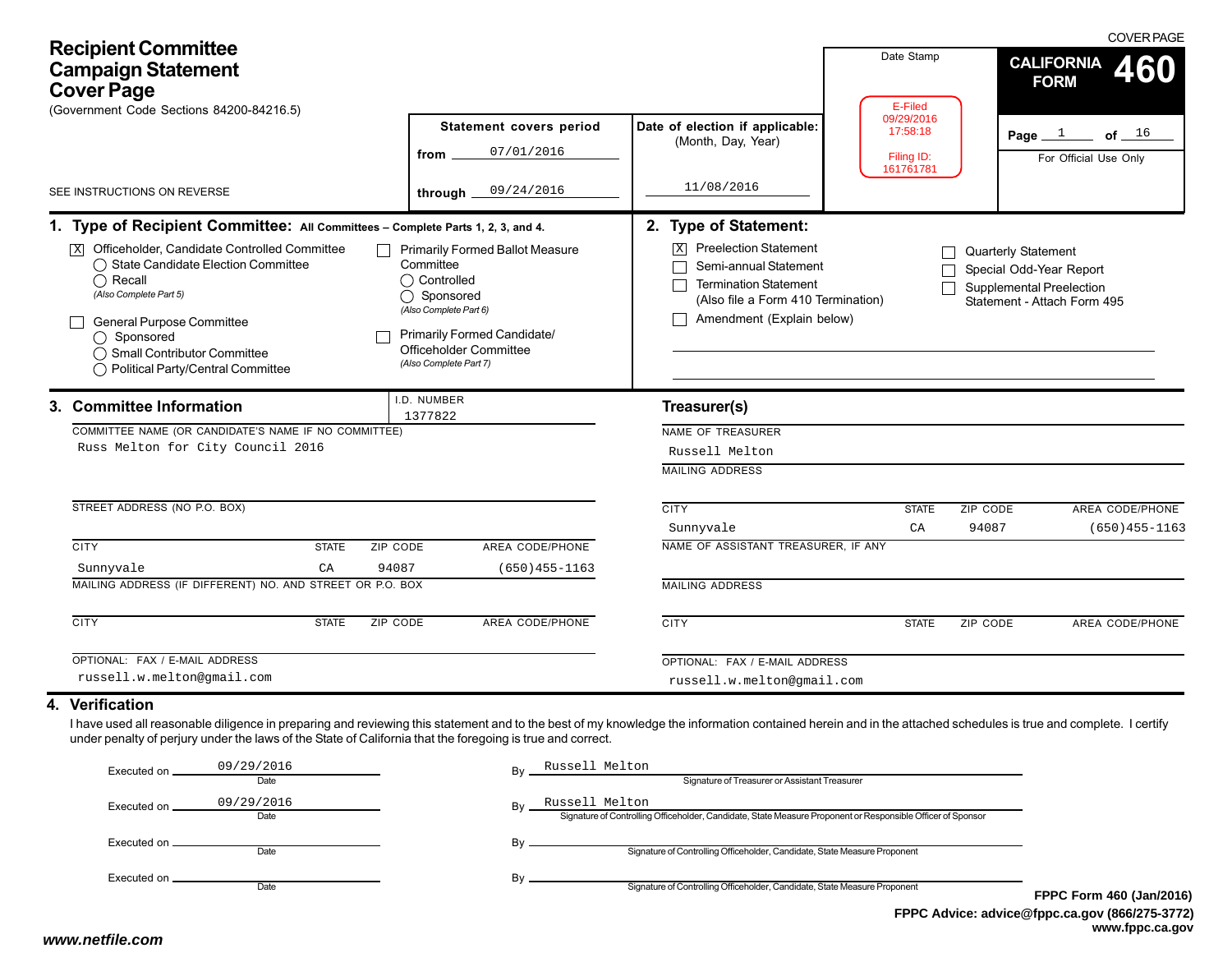## **Recipient Committee Campaign Statement Cover Page — Part 2**

### **5. Officeholder or Candidate Controlled Committee**

| NAME OF OFFICEHOLDER OR CANDIDATE                                          |             |              |            |
|----------------------------------------------------------------------------|-------------|--------------|------------|
| Russell Melton                                                             |             |              |            |
| OFFICE SOUGHT OR HELD (INCLUDE LOCATION AND DISTRICT NUMBER IF APPLICABLE) |             |              |            |
| City Council Member Seat 5: City of Sunnyvale                              |             |              |            |
| RESIDENTIAL/BUSINESS ADDRESS (NO. AND STREET)                              | <b>CITY</b> | <b>STATE</b> | <b>ZIP</b> |
|                                                                            | Sunnyvale   | CA           | 94087      |

**Related Committees Not Included in this Statement:** *List any committees not included in this statement that are controlled by you or are primarily formed to receive contributions or make expenditures on behalf of your candidacy.*

| <b>COMMITTEE NAME</b>    |                              |          | I.D. NUMBER |                       |
|--------------------------|------------------------------|----------|-------------|-----------------------|
|                          |                              |          |             |                       |
| <b>NAME OF TREASURER</b> |                              |          |             | CONTROLLED COMMITTEE? |
|                          |                              |          | <b>YES</b>  | <b>NO</b>             |
| <b>COMMITTEE ADDRESS</b> | STREET ADDRESS (NO P.O. BOX) |          |             |                       |
|                          |                              |          |             |                       |
| <b>CITY</b>              | <b>STATE</b>                 | ZIP CODE |             | AREA CODE/PHONE       |
|                          |                              |          |             |                       |
| <b>COMMITTEE NAME</b>    |                              |          | I.D. NUMBER |                       |
|                          |                              |          |             |                       |
|                          |                              |          |             |                       |
| <b>NAME OF TREASURER</b> |                              |          |             | CONTROLLED COMMITTEE? |
|                          |                              |          | <b>YES</b>  | <b>NO</b>             |
| <b>COMMITTEE ADDRESS</b> | STREET ADDRESS (NO P.O. BOX) |          |             |                       |
|                          |                              |          |             |                       |
| <b>CITY</b>              | <b>STATE</b>                 | ZIP CODE |             | AREA CODE/PHONE       |

### **6. Primarily Formed Ballot Measure Committee**

NAME OF BALLOT MEASURE

| BALLOT NO. OR LETTER | <b>JURISDICTION</b> | <b>SUPPORT</b><br><b>OPPOSE</b> |
|----------------------|---------------------|---------------------------------|
|----------------------|---------------------|---------------------------------|

**Identify the controlling officeholder, candidate, or state measure proponent, if any.**

NAME OF OFFICEHOLDER, CANDIDATE, OR PROPONENT

| OFFICE SOUGHT OR HELD | I DISTRICT NO. IF ANY |
|-----------------------|-----------------------|
|                       |                       |

#### **7. Primarily Formed Candidate/Officeholder Committee** *List names of officeholder(s) or candidate(s) for which this committee is primarily formed.*

| NAME OF OFFICEHOLDER OR CANDIDATE | OFFICE SOUGHT OR HELD | <b>SUPPORT</b><br><b>OPPOSE</b> |
|-----------------------------------|-----------------------|---------------------------------|
| NAME OF OFFICEHOLDER OR CANDIDATE | OFFICE SOUGHT OR HELD | <b>SUPPORT</b><br><b>OPPOSE</b> |
| NAME OF OFFICEHOLDER OR CANDIDATE | OFFICE SOUGHT OR HELD | <b>SUPPORT</b><br><b>OPPOSE</b> |
| NAME OF OFFICEHOLDER OR CANDIDATE | OFFICE SOUGHT OR HELD | <b>SUPPORT</b><br><b>OPPOSE</b> |

*Attach continuation sheets if necessary*

COVER PAGE - PART 2

**460**

Page <u>2</u> of <u>16</u>

**CALIFORNIA FORM**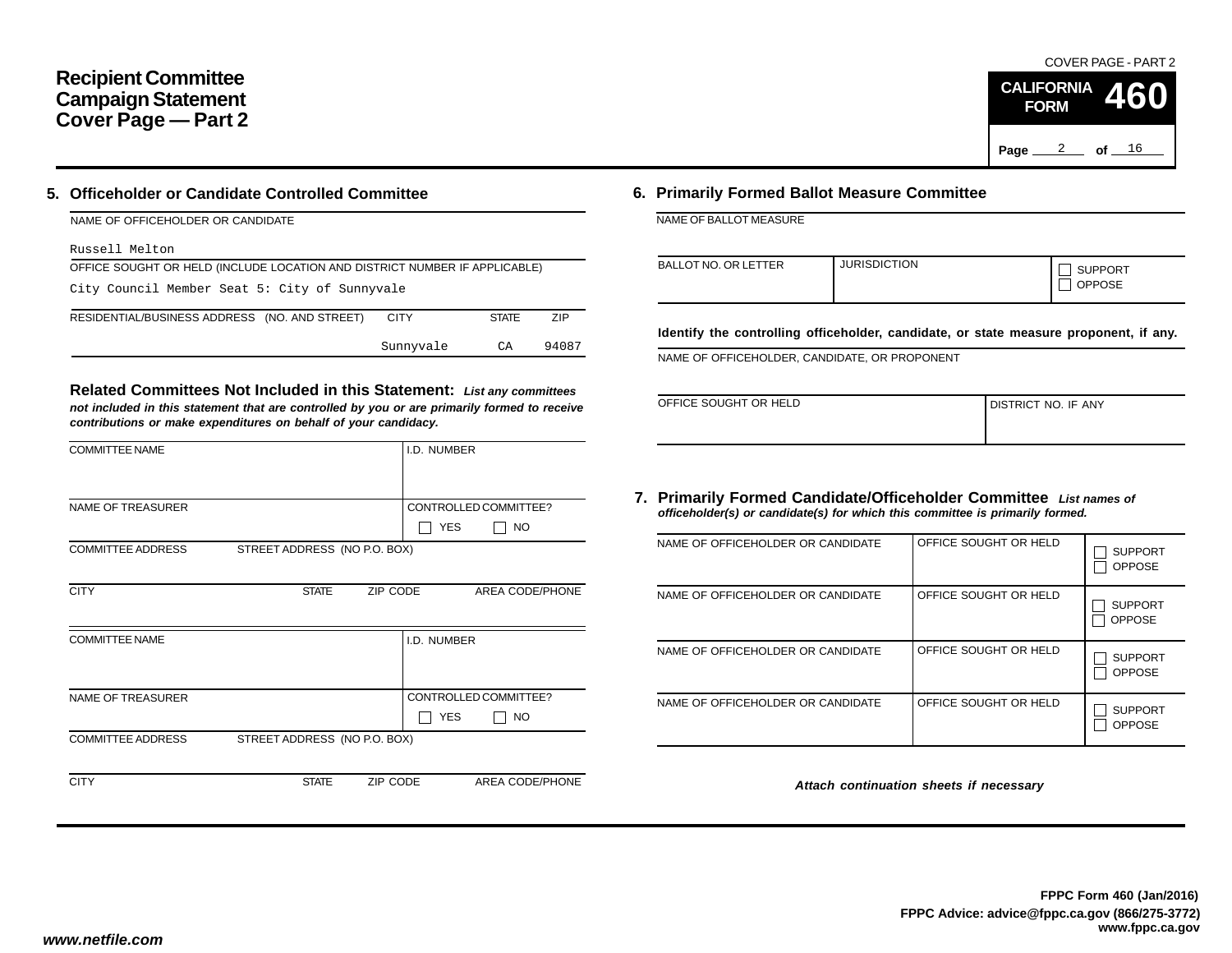| <b>Campaign Disclosure Statement</b>                                        |    |                                                                                                                                                                           |                                                                                        | SUMMARY PAGE |                               |                                                                                                                                                                                                                                                                                                                     |  |  |  |
|-----------------------------------------------------------------------------|----|---------------------------------------------------------------------------------------------------------------------------------------------------------------------------|----------------------------------------------------------------------------------------|--------------|-------------------------------|---------------------------------------------------------------------------------------------------------------------------------------------------------------------------------------------------------------------------------------------------------------------------------------------------------------------|--|--|--|
| <b>Summary Page</b>                                                         |    | Amounts may be rounded<br>to whole dollars.                                                                                                                               | Statement covers period                                                                |              |                               | CALIFORNIA 460                                                                                                                                                                                                                                                                                                      |  |  |  |
|                                                                             |    |                                                                                                                                                                           | from $\overline{\phantom{0}}$                                                          |              | 07/01/2016                    | <b>FORM</b>                                                                                                                                                                                                                                                                                                         |  |  |  |
| SEE INSTRUCTIONS ON REVERSE                                                 |    |                                                                                                                                                                           | through _                                                                              |              | 09/24/2016                    | Page $3$ of $16$                                                                                                                                                                                                                                                                                                    |  |  |  |
| NAME OF FILER                                                               |    |                                                                                                                                                                           |                                                                                        |              |                               | I.D. NUMBER                                                                                                                                                                                                                                                                                                         |  |  |  |
| Russ Melton for City Council 2016                                           |    |                                                                                                                                                                           |                                                                                        |              |                               | 1377822                                                                                                                                                                                                                                                                                                             |  |  |  |
| <b>Contributions Received</b>                                               |    | Column A<br>TOTAL THIS PERIOD<br>(FROM ATTACHED SCHEDULES)                                                                                                                | <b>Column B</b><br><b>CALENDAR YEAR</b><br><b>TOTALTO DATE</b>                         |              | <b>General Elections</b>      | <b>Calendar Year Summary for Candidates</b><br>Running in Both the State Primary and                                                                                                                                                                                                                                |  |  |  |
|                                                                             |    |                                                                                                                                                                           | 49,263.48<br>$\mathcal{R}$                                                             |              |                               |                                                                                                                                                                                                                                                                                                                     |  |  |  |
|                                                                             |    | 0.00                                                                                                                                                                      | 3,000.00                                                                               |              |                               | $1/1$ through $6/30$<br>7/1 to Date                                                                                                                                                                                                                                                                                 |  |  |  |
|                                                                             |    |                                                                                                                                                                           | \$ 52, 263.48                                                                          |              | 20. Contributions<br>Received | $\frac{1}{2}$ $\frac{1}{2}$ $\frac{1}{2}$ $\frac{1}{2}$ $\frac{1}{2}$ $\frac{1}{2}$ $\frac{1}{2}$ $\frac{1}{2}$ $\frac{1}{2}$ $\frac{1}{2}$ $\frac{1}{2}$ $\frac{1}{2}$ $\frac{1}{2}$ $\frac{1}{2}$ $\frac{1}{2}$ $\frac{1}{2}$ $\frac{1}{2}$ $\frac{1}{2}$ $\frac{1}{2}$ $\frac{1}{2}$ $\frac{1}{2}$ $\frac{1}{2}$ |  |  |  |
|                                                                             |    | 0.00                                                                                                                                                                      | 0.00                                                                                   |              | 21. Expenditures              |                                                                                                                                                                                                                                                                                                                     |  |  |  |
|                                                                             |    |                                                                                                                                                                           | 52, 263.48<br>$\mathbb{S}$                                                             |              | Made                          |                                                                                                                                                                                                                                                                                                                     |  |  |  |
| <b>Expenditures Made</b>                                                    |    |                                                                                                                                                                           |                                                                                        |              |                               | <b>Expenditure Limit Summary for State</b>                                                                                                                                                                                                                                                                          |  |  |  |
|                                                                             |    |                                                                                                                                                                           |                                                                                        |              | <b>Candidates</b>             |                                                                                                                                                                                                                                                                                                                     |  |  |  |
|                                                                             |    | 0.00                                                                                                                                                                      | 0.00                                                                                   |              |                               | 22. Cumulative Expenditures Made*                                                                                                                                                                                                                                                                                   |  |  |  |
|                                                                             |    | 25,435.42                                                                                                                                                                 | $\mathbb{S}$<br>33,638.89                                                              |              |                               | (If Subject to Voluntary Expenditure Limit)                                                                                                                                                                                                                                                                         |  |  |  |
| 9. Accrued Expenses (Unpaid Bills) Schedule F, Line 3 [1,323.57]            |    |                                                                                                                                                                           | 1,915.23                                                                               |              | Date of Election              | <b>Total to Date</b>                                                                                                                                                                                                                                                                                                |  |  |  |
|                                                                             |    | 0.00                                                                                                                                                                      | 0.00                                                                                   |              | (mm/dd/yy)                    |                                                                                                                                                                                                                                                                                                                     |  |  |  |
|                                                                             |    | 26,758.99                                                                                                                                                                 | $\frac{1}{2}$<br>35,554.12                                                             |              |                               | $\frac{1}{2}$                                                                                                                                                                                                                                                                                                       |  |  |  |
| <b>Current Cash Statement</b>                                               |    |                                                                                                                                                                           |                                                                                        |              | $\frac{1}{2}$                 | $\frac{1}{2}$                                                                                                                                                                                                                                                                                                       |  |  |  |
| 12. Beginning Cash Balance  Previous Summary Page, Line 16 \$ 18 30, 246.40 |    |                                                                                                                                                                           | To calculate Column B, add                                                             |              |                               |                                                                                                                                                                                                                                                                                                                     |  |  |  |
|                                                                             |    | 18,276.48                                                                                                                                                                 | amounts in Column A to the<br>corresponding amounts                                    |              |                               |                                                                                                                                                                                                                                                                                                                     |  |  |  |
|                                                                             |    | $\begin{array}{c} \begin{array}{c} \begin{array}{c} \begin{array}{c} \end{array} \\ \begin{array}{c} \end{array} \end{array} \end{array} \end{array} \end{array}$<br>1.62 | from Column B of your last                                                             |              | reported in Column B.         | *Amounts in this section may be different from amounts                                                                                                                                                                                                                                                              |  |  |  |
|                                                                             |    | 25,435.42                                                                                                                                                                 | report. Some amounts in<br>Column A may be negative                                    |              |                               |                                                                                                                                                                                                                                                                                                                     |  |  |  |
| 16. ENDING CASH BALANCE  Add Lines 12 + 13 + 14, then subtract Line 15 \$   |    | 23,089.08                                                                                                                                                                 | figures that should be                                                                 |              |                               |                                                                                                                                                                                                                                                                                                                     |  |  |  |
| If this is a termination statement, Line 16 must be zero.                   |    |                                                                                                                                                                           | subtracted from previous<br>period amounts. If this is<br>the first report being filed |              |                               |                                                                                                                                                                                                                                                                                                                     |  |  |  |
| 17. LOAN GUARANTEES RECEIVED  Schedule B, Part 2                            | \$ | 0.00                                                                                                                                                                      | for this calendar year, only<br>carry over the amounts                                 |              |                               |                                                                                                                                                                                                                                                                                                                     |  |  |  |
| <b>Cash Equivalents and Outstanding Debts</b>                               |    |                                                                                                                                                                           | from Lines 2, 7, and 9 (if<br>any).                                                    |              |                               |                                                                                                                                                                                                                                                                                                                     |  |  |  |
|                                                                             | \$ | 0.00                                                                                                                                                                      |                                                                                        |              |                               |                                                                                                                                                                                                                                                                                                                     |  |  |  |
|                                                                             | -S | 4,915.23                                                                                                                                                                  |                                                                                        |              |                               |                                                                                                                                                                                                                                                                                                                     |  |  |  |
|                                                                             |    |                                                                                                                                                                           |                                                                                        |              |                               | FPPC Form 460 (Jan/201                                                                                                                                                                                                                                                                                              |  |  |  |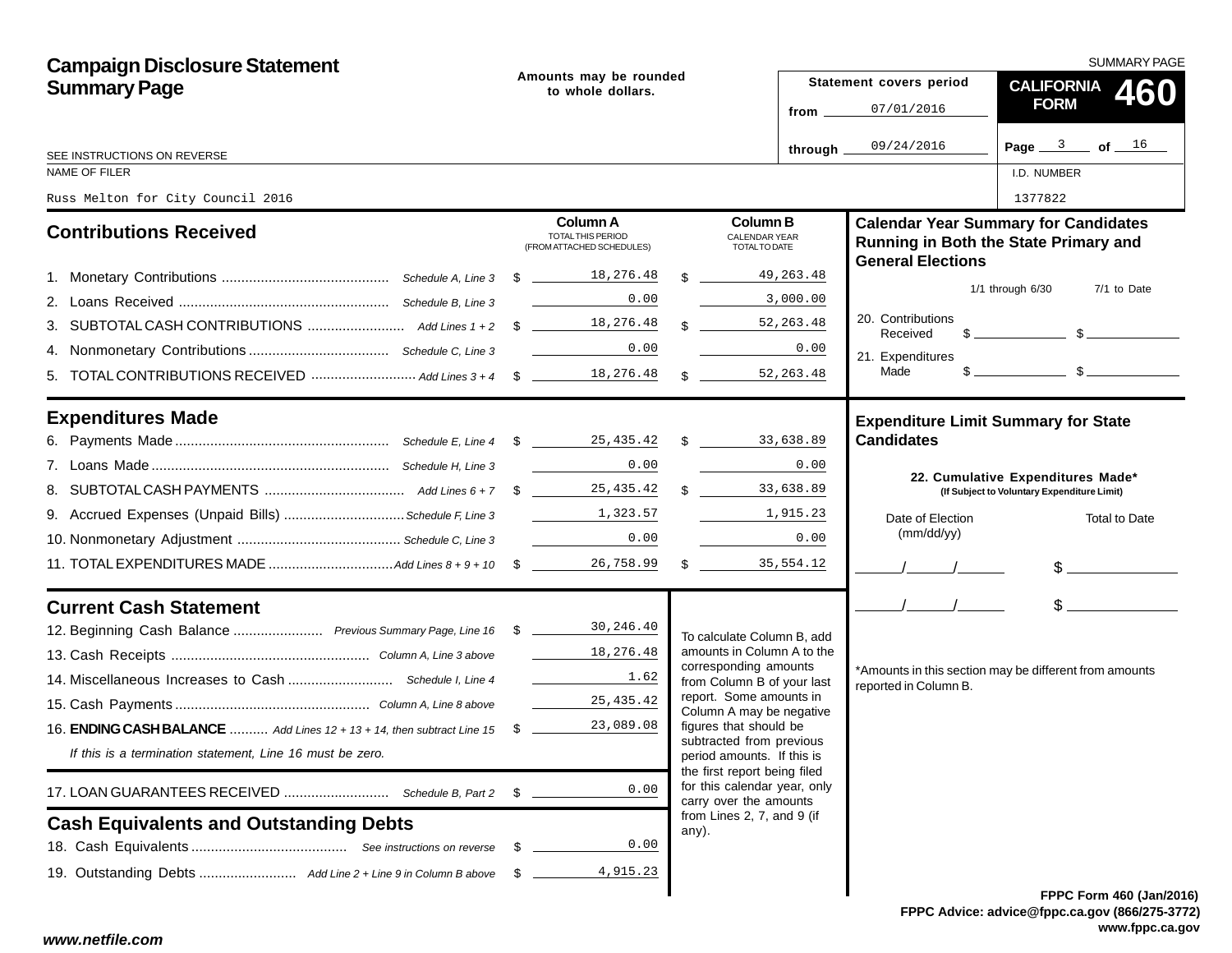| <b>Schedule A</b>                      |                                                                                                                                               |                                                                               |                                                                                                     |                                                 |                                                                  |                                         | <b>SCHEDULE A</b>                                  |  |
|----------------------------------------|-----------------------------------------------------------------------------------------------------------------------------------------------|-------------------------------------------------------------------------------|-----------------------------------------------------------------------------------------------------|-------------------------------------------------|------------------------------------------------------------------|-----------------------------------------|----------------------------------------------------|--|
| <b>Monetary Contributions Received</b> |                                                                                                                                               |                                                                               | Amounts may be rounded<br>to whole dollars.                                                         | Statement covers period<br>07/01/2016<br>from.  |                                                                  | <b>CALIFORNIA</b><br>460<br><b>FORM</b> |                                                    |  |
|                                        | SEE INSTRUCTIONS ON REVERSE                                                                                                                   |                                                                               |                                                                                                     | through $09/24/2016$                            |                                                                  | Page $\equiv$                           | 4<br>$\_$ of $\_$ $^{16}$                          |  |
| NAME OF FILER                          |                                                                                                                                               |                                                                               |                                                                                                     |                                                 |                                                                  | I.D. NUMBER                             |                                                    |  |
|                                        | Russ Melton for City Council 2016                                                                                                             |                                                                               |                                                                                                     |                                                 |                                                                  | 1377822                                 |                                                    |  |
| <b>DATE</b><br><b>RECEIVED</b>         | FULL NAME, STREET ADDRESS AND ZIP CODE OF CONTRIBUTOR<br>(IF COMMITTEE, ALSO ENTER I.D. NUMBER)                                               | <b>CONTRIBUTOR</b><br>CODE *                                                  | IF AN INDIVIDUAL, ENTER<br>OCCUPATION AND EMPLOYER<br>(IF SELF-EMPLOYED, ENTER NAME<br>OF BUSINESS) | <b>AMOUNT</b><br><b>RECEIVED THIS</b><br>PERIOD | <b>CUMULATIVE TO DATE</b><br>CALENDAR YEAR<br>(JAN. 1 - DEC. 31) |                                         | PER ELECTION<br>TO DATE<br>(IF REQUIRED)           |  |
| 07/07/2016                             | SIMEON Commercial Properties<br>San Francisco, CA 94111                                                                                       | $\square$ IND<br>$\Box$ COM<br>$X$ OTH<br>$\Box$ PTY<br>$\square$ SCC         |                                                                                                     | 1,500.00                                        |                                                                  | 1,500.00                                |                                                    |  |
| 07/09/2016                             | Ken Rheaume<br>Sunnyvale, CA 94086                                                                                                            | $X$ IND<br>$\Box$ COM<br>$\Box$ OTH<br>$\Box$ PTY<br>$\square$ SCC            | Program Manager<br>Ruckus                                                                           | 100.00                                          |                                                                  | 100.00                                  |                                                    |  |
| 07/10/2016                             | Prasannakumar Gajendran<br>Sunnyvale, CA 94087                                                                                                | $X$ IND<br>$\Box$ COM<br>$\Box$ oth<br>$\Box$ PTY<br>$\Box$ scc               | Software Engineering<br>Manager<br>Juniper Networks                                                 | 100.00                                          |                                                                  | 100.00                                  |                                                    |  |
| 07/15/2016                             | Lynn Crane<br>Sunnyvale, CA 94087                                                                                                             | $\overline{X}$ IND<br>$\Box$ COM<br>$\Box$ OTH<br>$\Box$ PTY<br>$\square$ SCC | Tax Preparer<br>H&R Block                                                                           | 100.00                                          |                                                                  | 100.00                                  |                                                    |  |
| 07/20/2016                             | Nancy Tivol<br>Sunnyvale, CA 94087                                                                                                            | $X$ IND<br>$\Box$ COM<br>$\Box$ OTH<br>$\Box$ PTY<br>$\square$ SCC            | Retired<br>Retired                                                                                  | 150.00                                          |                                                                  | 250.00                                  |                                                    |  |
|                                        |                                                                                                                                               |                                                                               | <b>SUBTOTAL \$</b>                                                                                  | 1,950.00                                        |                                                                  |                                         |                                                    |  |
|                                        | <b>Schedule A Summary</b><br>1. Amount received this period - itemized monetary contributions.                                                |                                                                               |                                                                                                     | 17,190.48                                       |                                                                  | *Contributor Codes<br>IND-Individual    | COM-Recipient Committee<br>(other than PTY or SCC) |  |
|                                        | 2. Amount received this period - unitemized monetary contributions of less than \$100 \$                                                      |                                                                               |                                                                                                     | 1,086.00                                        |                                                                  | PTY - Political Party                   | OTH - Other (e.g., business entity)                |  |
|                                        | 3. Total monetary contributions received this period.<br>(Add Lines 1 and 2. Enter here and on the Summary Page, Column A, Line 1.)  TOTAL \$ |                                                                               |                                                                                                     | 18,276.48                                       |                                                                  |                                         | SCC - Small Contributor Committee                  |  |
|                                        |                                                                                                                                               |                                                                               |                                                                                                     |                                                 |                                                                  |                                         | FPPC Form 460 (Jan/2016)                           |  |

### *www.netfile.com*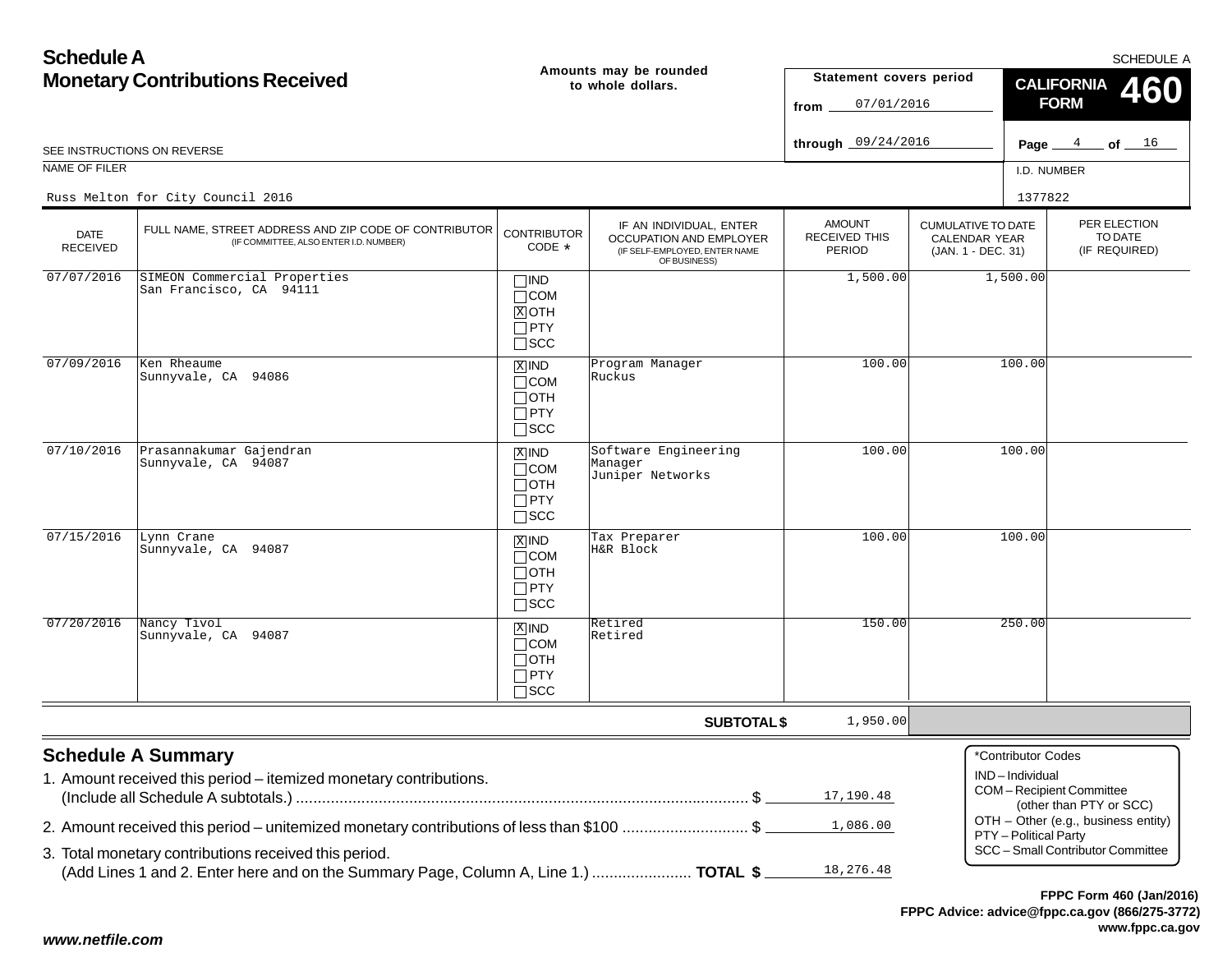| <b>Schedule A (Continuation Sheet)</b><br><b>Monetary Contributions Received</b> |                                                                                                 | Amounts may be rounded<br>to whole dollars.                                          |                                                                                                     | <b>Statement covers period</b><br>07/01/2016<br>from |                                                                  | SCHEDULE A (CONT.)<br><b>CALIFORNIA</b><br>460<br><b>FORM</b> |                                          |  |
|----------------------------------------------------------------------------------|-------------------------------------------------------------------------------------------------|--------------------------------------------------------------------------------------|-----------------------------------------------------------------------------------------------------|------------------------------------------------------|------------------------------------------------------------------|---------------------------------------------------------------|------------------------------------------|--|
|                                                                                  |                                                                                                 |                                                                                      |                                                                                                     | 09/24/2016<br>through                                |                                                                  |                                                               | Page $5$ of $16$                         |  |
| NAME OF FILER                                                                    |                                                                                                 |                                                                                      |                                                                                                     |                                                      |                                                                  | I.D. NUMBER                                                   |                                          |  |
|                                                                                  | Russ Melton for City Council 2016                                                               |                                                                                      |                                                                                                     |                                                      |                                                                  | 1377822                                                       |                                          |  |
| <b>DATE</b><br><b>RECEIVED</b>                                                   | FULL NAME, STREET ADDRESS AND ZIP CODE OF CONTRIBUTOR<br>(IF COMMITTEE, ALSO ENTER I.D. NUMBER) | <b>CONTRIBUTOR</b><br>CODE *                                                         | IF AN INDIVIDUAL, ENTER<br>OCCUPATION AND EMPLOYER<br>(IF SELF-EMPLOYED, ENTER NAME<br>OF BUSINESS) | <b>AMOUNT</b><br><b>RECEIVED THIS</b><br>PERIOD      | <b>CUMULATIVE TO DATE</b><br>CALENDAR YEAR<br>(JAN. 1 - DEC. 31) |                                                               | PER ELECTION<br>TO DATE<br>(IF REQUIRED) |  |
| 07/30/2016                                                                       | John Howe<br>Sunnyvale, CA 94087                                                                | $X$ IND<br>$\Box$ COM<br>$\Box$ oth<br>$\Box$ PTY<br>$\square$ SCC                   | Enrolled Agent<br>Self                                                                              | 100.00                                               |                                                                  | 200.00                                                        |                                          |  |
| 08/22/2016                                                                       | SUNPAC (ID# 1245924)<br>Sunnyvale, CA 94089                                                     | $\square$ IND<br>$\boxed{\text{X}}$ COM<br>$\Box$ OTH<br>$\Box$ PTY<br>$\square$ SCC |                                                                                                     | 2,500.00                                             |                                                                  | 2,500.00                                                      |                                          |  |
| 08/30/2016                                                                       | Committee for the Recall of Councilmember Pat<br>Meyering (ID# 1367144)<br>Sunnyvale, CA 94087  | $\square$ IND<br>X COM<br>$\Box$ OTH<br>$\Box$ PTY<br>$\sqcap$ scc                   |                                                                                                     | 1,590.48                                             |                                                                  | 1,590.48                                                      |                                          |  |
| 08/30/2016                                                                       | Donna Thomas<br>Sunnyvale, CA 94086                                                             | $X$ IND<br>$\Box$ COM<br>$\Box$ OTH<br>$\Box$ PTY<br>$\square$ SCC                   | None<br>Homemaker                                                                                   | 100.00                                               |                                                                  | 100.00                                                        |                                          |  |
| 09/03/2016                                                                       | John Moore<br>San Jose, CA 95125                                                                | $X$ IND<br>$\Box$ COM<br>$\Box$ oth<br>$\Box$ PTY<br>$\sqcap$ scc                    | Senior Partner<br>BSM Mobile Home<br>Communities                                                    | 500.00                                               |                                                                  | 500.00                                                        |                                          |  |
|                                                                                  |                                                                                                 |                                                                                      | <b>SUBTOTAL \$</b>                                                                                  | 4,790.48                                             |                                                                  |                                                               |                                          |  |

\*Contributor CodesIND – IndividualCOM – Recipient Committee (other than PTY or SCC) OTH – Other (e.g., business entity) PTY – Political Party SCC – Small Contributor Committee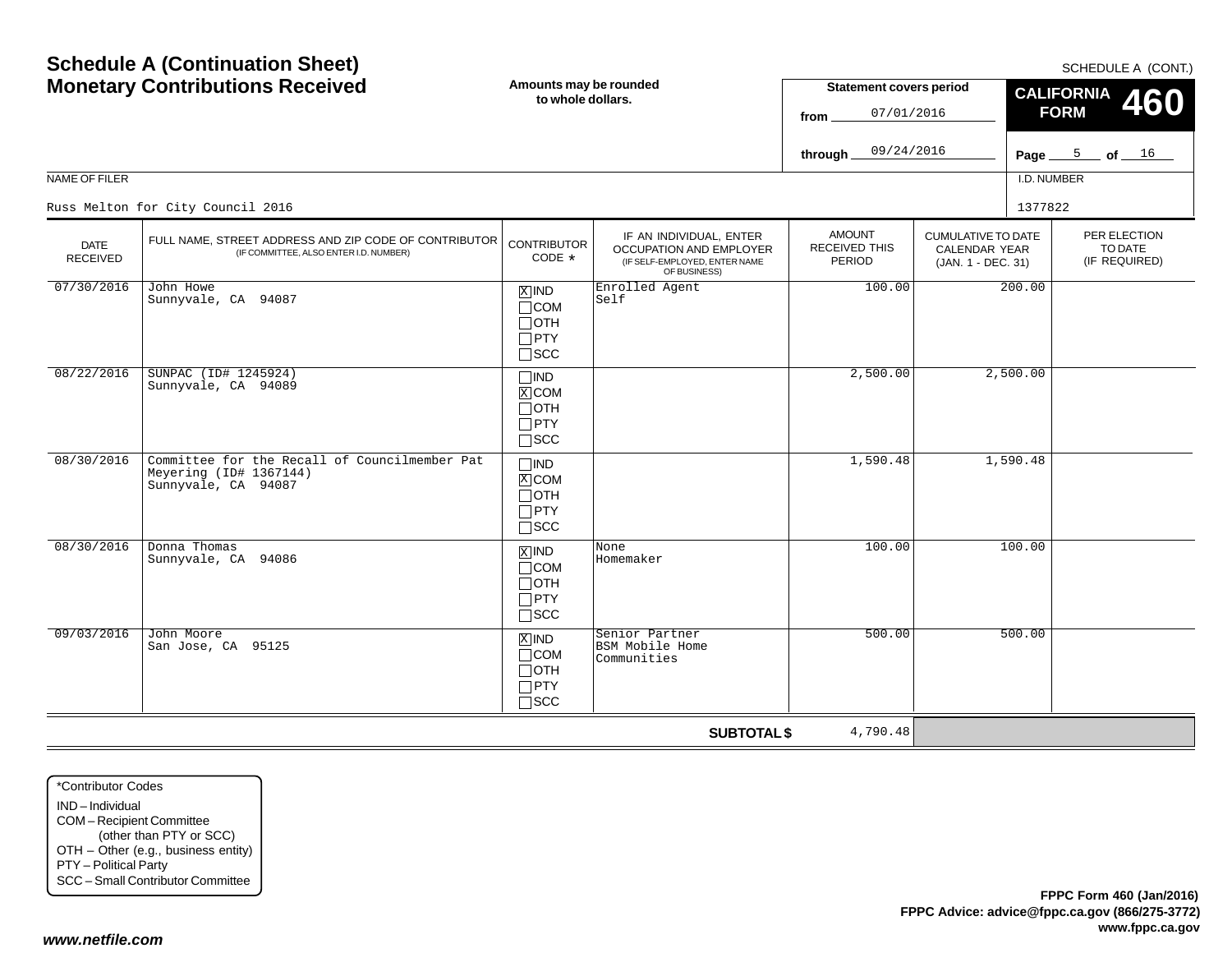| <b>Schedule A (Continuation Sheet)</b><br><b>Monetary Contributions Received</b> |                                                                                                 | Amounts may be rounded<br>to whole dollars.                                   |                                                                                                     | <b>Statement covers period</b><br>07/01/2016<br>from<br>09/24/2016<br>through |                                                                  | SCHEDULE A (CONT.)<br><b>CALIFORNIA</b><br>460<br><b>FORM</b><br>$6$ of $16$<br>Page $\equiv$ |                                          |
|----------------------------------------------------------------------------------|-------------------------------------------------------------------------------------------------|-------------------------------------------------------------------------------|-----------------------------------------------------------------------------------------------------|-------------------------------------------------------------------------------|------------------------------------------------------------------|-----------------------------------------------------------------------------------------------|------------------------------------------|
| NAME OF FILER                                                                    |                                                                                                 |                                                                               |                                                                                                     |                                                                               |                                                                  | I.D. NUMBER                                                                                   |                                          |
|                                                                                  | Russ Melton for City Council 2016                                                               |                                                                               |                                                                                                     |                                                                               |                                                                  | 1377822                                                                                       |                                          |
| <b>DATE</b><br><b>RECEIVED</b>                                                   | FULL NAME, STREET ADDRESS AND ZIP CODE OF CONTRIBUTOR<br>(IF COMMITTEE, ALSO ENTER I.D. NUMBER) | <b>CONTRIBUTOR</b><br>CODE *                                                  | IF AN INDIVIDUAL, ENTER<br>OCCUPATION AND EMPLOYER<br>(IF SELF-EMPLOYED, ENTER NAME<br>OF BUSINESS) | <b>AMOUNT</b><br><b>RECEIVED THIS</b><br>PERIOD                               | <b>CUMULATIVE TO DATE</b><br>CALENDAR YEAR<br>(JAN. 1 - DEC. 31) |                                                                                               | PER ELECTION<br>TO DATE<br>(IF REQUIRED) |
| 09/03/2016                                                                       | Rudy Staedler<br>San Jose, CA 95125                                                             | $X$ IND<br>$\Box$ COM<br>$\Box$ OTH<br>$\Box$ PTY<br>$\Box$ scc               | Senior Partner<br>BSM Mobile Home<br>Communities                                                    | 500.00                                                                        |                                                                  | 500.00                                                                                        |                                          |
| 09/04/2016                                                                       | Gustav Larsson<br>Sunnyvale, CA 94086                                                           | $\overline{X}$ IND<br>$\Box$ COM<br>$\Box$ OTH<br>$\Box$ PTY<br>$\square$ SCC | Software Engineer<br>Ciena Corp.                                                                    | 250.00                                                                        |                                                                  | 250.00                                                                                        |                                          |
| 09/08/2016                                                                       | 33 NDG - Penasquitos, LLC<br>Manhattan Beach, CA 90266                                          | $\Box$ IND<br>$\Box$ COM<br>$X$ OTH<br>$\Box$ PTY<br>$\Box$ scc               |                                                                                                     | 4,000.00                                                                      |                                                                  | 4,000.00                                                                                      |                                          |
| 09/08/2016                                                                       | Stonehill Capital Management, LLC<br>New York, NY 10022                                         | $\Box$ IND<br>$\Box$ COM<br>$X$ OTH<br>$\Box$ PTY<br>$\Box$ SCC               |                                                                                                     | 4,000.00                                                                      |                                                                  | 4,000.00                                                                                      |                                          |
| 09/12/2016                                                                       | SCC Probation Peace Officers' Union<br>San Jose, CA 95126                                       | $\Box$ IND<br>$\Box$ COM<br>$X$ OTH<br>$\Box$ PTY<br>$\square$ SCC            |                                                                                                     | 250.00                                                                        |                                                                  | 250.00                                                                                        |                                          |
|                                                                                  |                                                                                                 |                                                                               | <b>SUBTOTAL \$</b>                                                                                  | 9,000.00                                                                      |                                                                  |                                                                                               |                                          |

\*Contributor CodesIND – Individual COM – Recipient Committee (other than PTY or SCC) OTH – Other (e.g., business entity) PTY – Political Party SCC – Small Contributor Committee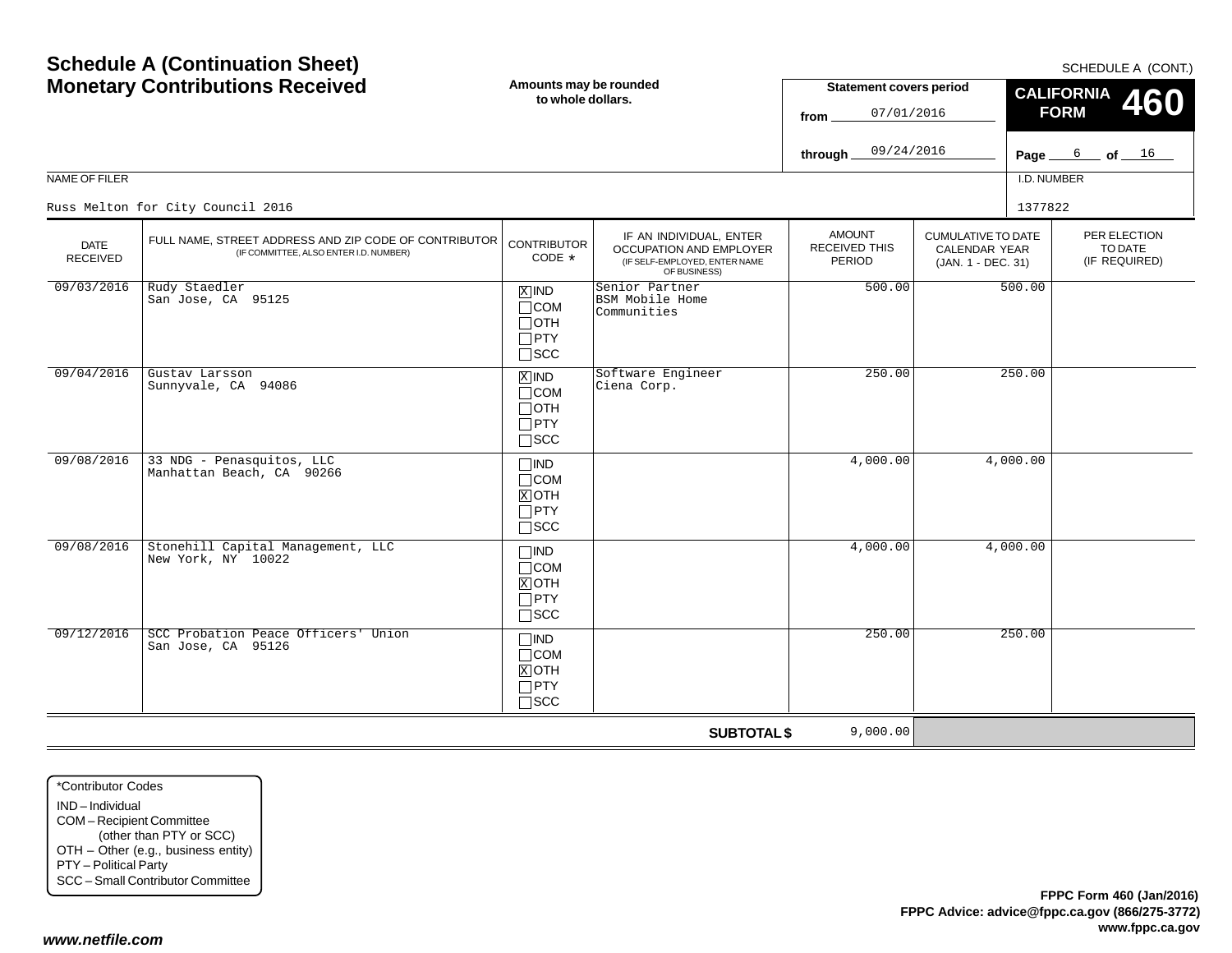SCHEDULE A (CONT)

| <b>Monetary Contributions Received</b><br>NAME OF FILER |                                                                                                 | Amounts may be rounded<br>to whole dollars.                                   |                                                                                                     | <b>Statement covers period</b><br>07/01/2016<br>from<br>09/24/2016<br>through. |                                                                         | <b>JUILDULL A (UUIVI.)</b><br><b>CALIFORNIA</b><br>460<br><b>FORM</b><br>Page $\frac{7}{2}$ of $\frac{16}{2}$<br>I.D. NUMBER |                                          |  |
|---------------------------------------------------------|-------------------------------------------------------------------------------------------------|-------------------------------------------------------------------------------|-----------------------------------------------------------------------------------------------------|--------------------------------------------------------------------------------|-------------------------------------------------------------------------|------------------------------------------------------------------------------------------------------------------------------|------------------------------------------|--|
|                                                         | Russ Melton for City Council 2016                                                               |                                                                               |                                                                                                     |                                                                                |                                                                         | 1377822                                                                                                                      |                                          |  |
| <b>DATE</b><br><b>RECEIVED</b>                          | FULL NAME, STREET ADDRESS AND ZIP CODE OF CONTRIBUTOR<br>(IF COMMITTEE, ALSO ENTER I.D. NUMBER) | <b>CONTRIBUTOR</b><br>CODE *                                                  | IF AN INDIVIDUAL, ENTER<br>OCCUPATION AND EMPLOYER<br>(IF SELF-EMPLOYED, ENTER NAME<br>OF BUSINESS) | <b>AMOUNT</b><br><b>RECEIVED THIS</b><br><b>PERIOD</b>                         | <b>CUMULATIVE TO DATE</b><br><b>CALENDAR YEAR</b><br>(JAN. 1 - DEC. 31) |                                                                                                                              | PER ELECTION<br>TO DATE<br>(IF REQUIRED) |  |
| 09/15/2016                                              | Greystar Development, LLC<br>Charleston, SC 29401                                               | $\Box$ IND<br>$\Box$ COM<br>$X$ OTH<br>$\Box$ PTY<br>$\square$ SCC            |                                                                                                     | 250.00                                                                         |                                                                         | 250.00                                                                                                                       |                                          |  |
| 09/19/2016                                              | Maria Dohadwala<br>Sunnyvale, CA 94087                                                          | $\overline{X}$ IND<br>$\Box$ COM<br>$\Box$ OTH<br>$\Box$ PTY<br>$\square$ SCC | Architect<br>Maria Dohadwala Architect,<br>Inc.                                                     | 200.00                                                                         |                                                                         | 200.00                                                                                                                       |                                          |  |
| 09/20/2016                                              | Sign Pictorial & Display<br>San Francisco, CA 94134                                             | $\Box$ IND<br>$\Box$ COM<br>$X$ OTH<br>$\Box$ PTY<br>$\square$ SCC            |                                                                                                     | 250.00                                                                         |                                                                         | 250.00                                                                                                                       |                                          |  |
| 09/23/2016                                              | Build Jobs PAC (ID# 761102)<br>Walnut Creek, CA 94597                                           | $\Box$ IND<br>$X$ COM<br>$\Box$ OTH<br>$\Box$ PTY<br>$\square$ SCC            |                                                                                                     | 250.00                                                                         |                                                                         | 250.00                                                                                                                       |                                          |  |
| 09/23/2016                                              | Western Manufactured Housing Communities<br>Association (ID# 742422)<br>Sacramento, CA 95814    | $\Box$ IND<br>$X$ COM<br>$\Box$ OTH<br>$\Box$ PTY<br>$\square$ SCC            |                                                                                                     | 500.00                                                                         |                                                                         | 500.00                                                                                                                       |                                          |  |
|                                                         |                                                                                                 |                                                                               | <b>SUBTOTAL \$</b>                                                                                  | 1,450.00                                                                       |                                                                         |                                                                                                                              |                                          |  |

\*Contributor CodesIND – Individual COM – Recipient Committee (other than PTY or SCC) OTH – Other (e.g., business entity) PTY – Political Party SCC – Small Contributor Committee

**Schedule A (Continuation Sheet)**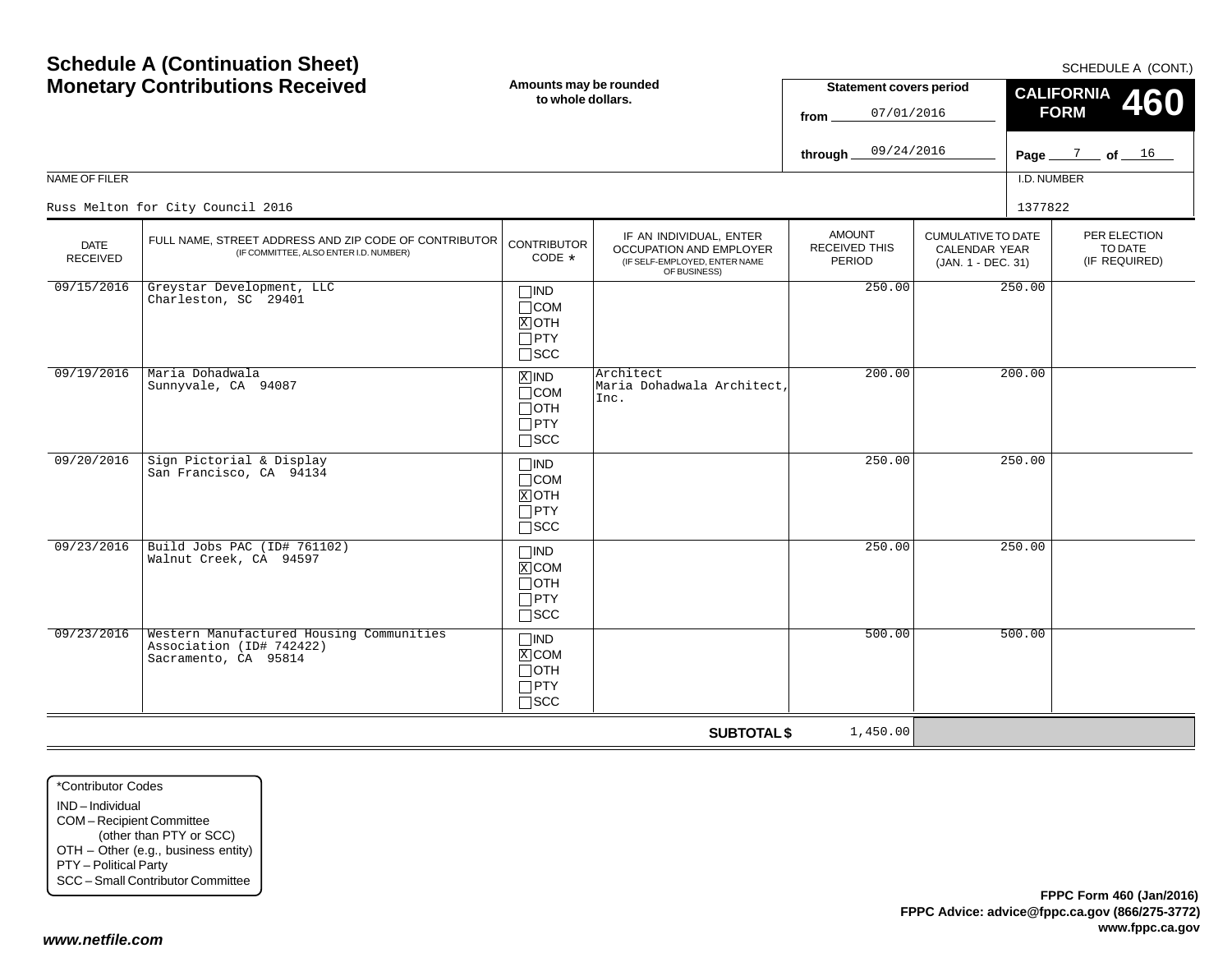SCHEDULE B - PART 1

| <b>Schedule B-Part 1</b><br><b>Loans Received</b>                                                                                          | Amounts may be rounded<br>to whole dollars.                                                         |                                                                         |                                                 | Statement covers period<br>from                         | 07/01/2016                                                         | <b>CALIFORNIA</b><br><b>FORM</b>              | <b>460</b>                                                                              |                                                             |
|--------------------------------------------------------------------------------------------------------------------------------------------|-----------------------------------------------------------------------------------------------------|-------------------------------------------------------------------------|-------------------------------------------------|---------------------------------------------------------|--------------------------------------------------------------------|-----------------------------------------------|-----------------------------------------------------------------------------------------|-------------------------------------------------------------|
| SEE INSTRUCTIONS ON REVERSE                                                                                                                |                                                                                                     |                                                                         |                                                 |                                                         | through $\overline{\phantom{a}}$                                   | 09/24/2016                                    | Page $8$                                                                                | of $16$                                                     |
| NAME OF FILER                                                                                                                              |                                                                                                     |                                                                         |                                                 |                                                         |                                                                    |                                               | I.D. NUMBER                                                                             |                                                             |
| Russ Melton for City Council 2016                                                                                                          |                                                                                                     |                                                                         |                                                 |                                                         |                                                                    |                                               | 1377822                                                                                 |                                                             |
| FULL NAME, STREET ADDRESS AND ZIP CODE<br>OF LENDER<br>(IF COMMITTEE, ALSO ENTER I.D. NUMBER)                                              | IF AN INDIVIDUAL, ENTER<br>OCCUPATION AND EMPLOYER<br>(IF SELF-EMPLOYED, ENTER<br>NAME OF BUSINESS) | (a)<br><b>OUTSTANDING</b><br>BALANCE<br><b>BEGINNING THIS</b><br>PERIOD | (b)<br><b>AMOUNT</b><br>RECEIVED THIS<br>PERIOD | (c)<br><b>AMOUNT PAID</b><br>OR FORGIVEN<br>THIS PERIOD | (d)<br>OUTSTANDING<br><b>BALANCE AT</b><br>CLOSE OF THIS<br>PERIOD | (e)<br><b>INTEREST</b><br>PAID THIS<br>PERIOD | (f)<br>ORIGINAL<br>AMOUNT OF<br><b>LOAN</b>                                             | (g)<br><b>CUMULATIVE</b><br><b>CONTRIBUTIONS</b><br>TO DATE |
| Russell Melton<br>Sunnyvale, CA 94087                                                                                                      | Manager<br>None                                                                                     |                                                                         |                                                 | $\Box$ PAID                                             |                                                                    |                                               |                                                                                         | <b>CALENDAR YEAR</b>                                        |
|                                                                                                                                            |                                                                                                     |                                                                         |                                                 | 0.00<br>FORGIVEN                                        | $s - 3,000.00$                                                     | $\frac{0}{2}$<br>RATE                         | $s3$ ,000.00                                                                            | 0.00<br>PER ELECTION**                                      |
| $^{\dagger}$ $\boxtimes$ IND $\Box$ COM $\Box$ OTH $\Box$ PTY $\Box$ SCC                                                                   |                                                                                                     | $\frac{1}{2}$ 3,000.00                                                  | 0.00                                            | 0.00                                                    | DATE DUE                                                           | 0.00                                          | 06/03/2015<br><b>DATE INCURRED</b>                                                      | $$^{G2016}3,001.00$                                         |
|                                                                                                                                            |                                                                                                     |                                                                         |                                                 | $\Box$ PAID                                             |                                                                    |                                               |                                                                                         | <b>CALENDAR YEAR</b>                                        |
|                                                                                                                                            |                                                                                                     |                                                                         |                                                 | $\Box$ FORGIVEN                                         |                                                                    | %<br>RATE                                     |                                                                                         | PER ELECTION **                                             |
| $\Box$ COM $\Box$ OTH $\Box$ PTY $\Box$ SCC<br>$\top$ IND                                                                                  |                                                                                                     | \$.                                                                     |                                                 |                                                         | DATE DUE                                                           |                                               | DATE INCURRED                                                                           |                                                             |
|                                                                                                                                            |                                                                                                     |                                                                         |                                                 | $\Box$ PAID                                             |                                                                    |                                               |                                                                                         | CALENDAR YEAR                                               |
|                                                                                                                                            |                                                                                                     |                                                                         |                                                 | $\Box$ FORGIVEN                                         |                                                                    | RATE                                          |                                                                                         | PER ELECTION**                                              |
| $^{\dagger}$ IND $\Box$ COM $\Box$ OTH $\Box$ PTY $\Box$ SCC                                                                               |                                                                                                     |                                                                         |                                                 |                                                         | DATE DUE                                                           |                                               | <b>DATE INCURRED</b>                                                                    |                                                             |
|                                                                                                                                            |                                                                                                     | <b>SUBTOTALS \$</b>                                                     | 0.00\$                                          |                                                         | 0.00\$<br>$3,000.00$ \$                                            | 0.00                                          |                                                                                         |                                                             |
| <b>Schedule B Summary</b>                                                                                                                  |                                                                                                     |                                                                         |                                                 |                                                         |                                                                    | (Enter (e) on<br>Schedule E, Line 3)          |                                                                                         |                                                             |
| (Total Column (b) plus unitemized loans of less than \$100.)                                                                               |                                                                                                     |                                                                         |                                                 |                                                         | 0.00                                                               |                                               |                                                                                         |                                                             |
|                                                                                                                                            |                                                                                                     |                                                                         |                                                 |                                                         |                                                                    |                                               | <b>†Contributor Codes</b><br>IND-Individual                                             |                                                             |
| (Total Column (c) plus loans under \$100 paid or forgiven.)<br>(Include loans paid by a third party that are also itemized on Schedule A.) |                                                                                                     |                                                                         |                                                 |                                                         | 0.00                                                               |                                               | COM-Recipient Committee<br>OTH - Other (e.g., business entity)<br>PTY - Political Party | (other than PTY or SCC)                                     |
| Enter the net here and on the Summary Page, Column A, Line 2.                                                                              |                                                                                                     |                                                                         |                                                 |                                                         | 0.00<br>(May be a negative number)                                 |                                               | SCC - Small Contributor Committee                                                       |                                                             |
| *Amounts forgiven or paid by another party also must be reported on Schedule A.<br>** If required.                                         |                                                                                                     |                                                                         |                                                 |                                                         |                                                                    |                                               |                                                                                         | EPPC Form 460 (Jan/2010                                     |

**FPPC Advice: advice@fppc.ca.gov (866/275-3772) www.fppc.ca.gov FPPC Form 460 (Jan/2016)**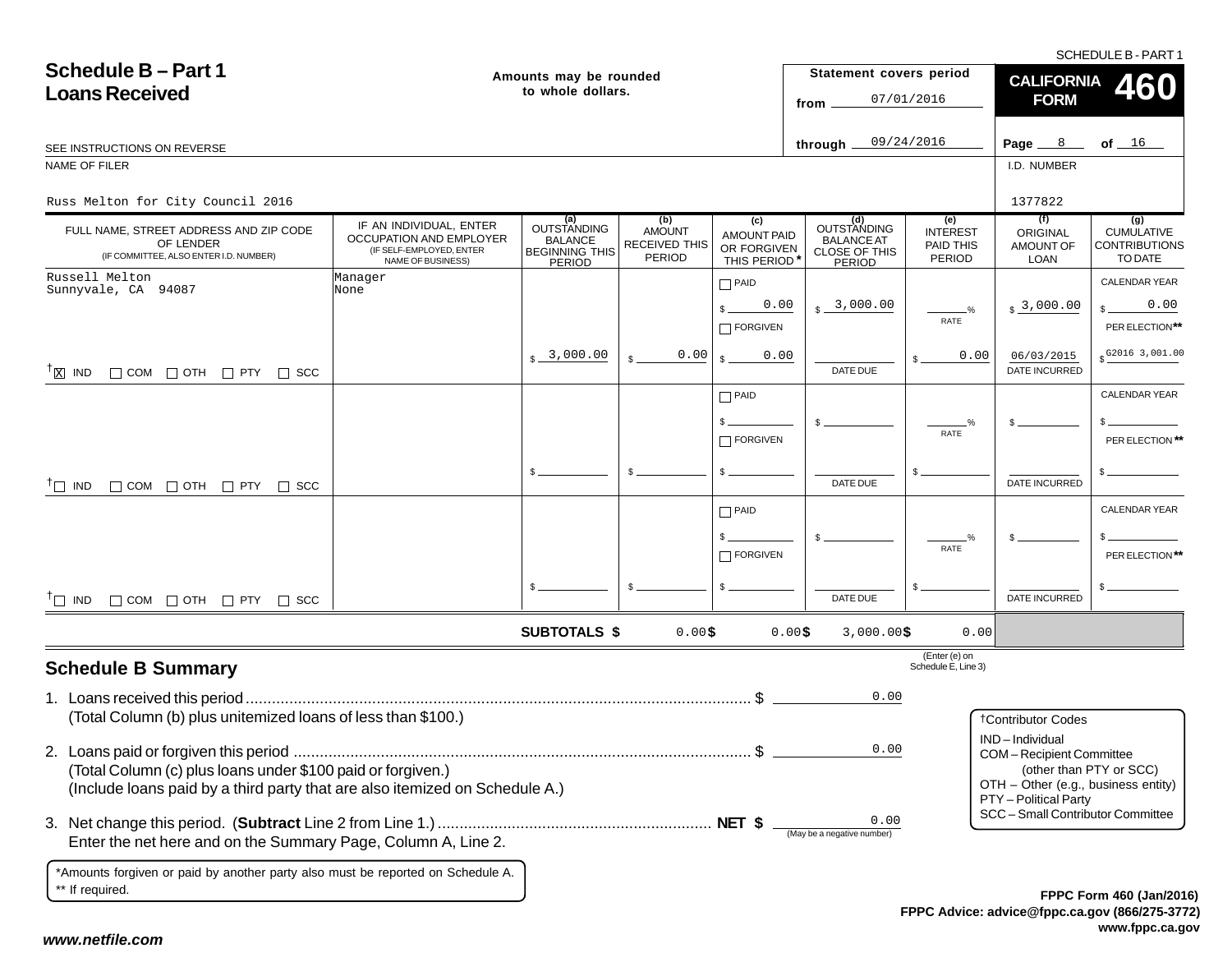| <b>Schedule E</b>                 |                        | SCHEDULE E              |                     |  |  |  |  |
|-----------------------------------|------------------------|-------------------------|---------------------|--|--|--|--|
| <b>Payments Made</b>              | Amounts may be rounded | Statement covers period | CALIFORNIA 460      |  |  |  |  |
|                                   | to whole dollars.      | 07/01/2016<br>from      | <b>FORM</b>         |  |  |  |  |
| SEE INSTRUCTIONS ON REVERSE       |                        | 09/24/2016<br>through.  | of $16$<br>Page $9$ |  |  |  |  |
| NAME OF FILER                     |                        |                         | I.D. NUMBER         |  |  |  |  |
| Russ Melton for City Council 2016 |                        |                         | 1377822             |  |  |  |  |

**CODES:** If one of the following codes accurately describes the payment, you may enter the code. Otherwise, describe the payment.

| <b>CMP</b> | campaign paraphernalia/misc.                                  | <b>MBR</b> | member communications                         |            | RAD radio airtime and production costs                    |
|------------|---------------------------------------------------------------|------------|-----------------------------------------------|------------|-----------------------------------------------------------|
|            | CNS campaign consultants                                      |            | MTG meetings and appearances                  | <b>RFD</b> | returned contributions                                    |
| CTB        | contribution (explain nonmonetary)*                           | OFC        | office expenses                               |            | SAL campaign workers' salaries                            |
|            | CVC civic donations                                           | PЕ.        | petition circulating                          | TEL        | t.v. or cable airtime and production costs                |
| FIL.       | candidate filing/ballot fees                                  | PHO        | phone banks                                   | TRC        | candidate travel, lodging, and meals                      |
| <b>FND</b> | fundraising events                                            | POL        | polling and survey research                   |            | TRS staff/spouse travel, lodging, and meals               |
| IND.       | independent expenditure supporting/opposing others (explain)* |            | POS postage, delivery and messenger services  | TSF        | transfer between committees of the same candidate/sponsor |
| LEG        | legal defense                                                 |            | PRO professional services (legal, accounting) |            | VOT voter registration                                    |
| LIT .      | campaign literature and mailings                              | PRT        | print ads                                     |            | WEB information technology costs (internet, e-mail)       |

|                                                                                                      | NAME AND ADDRESS OF PAYEE<br>(IF COMMITTEE, ALSO ENTER I.D. NUMBER) | CODE | <b>OR</b> | DESCRIPTION OF PAYMENT |                    | <b>AMOUNT PAID</b> |
|------------------------------------------------------------------------------------------------------|---------------------------------------------------------------------|------|-----------|------------------------|--------------------|--------------------|
| City of Sunnyvale<br>Sunnyvale, CA 94086                                                             |                                                                     | FND  |           |                        |                    | 40.00              |
| Local Biz Network, LLC<br>San Jose, CA 95117                                                         |                                                                     | WEB  |           |                        |                    | 104.96             |
| Jacob Thompson-Fisher<br>Sacramento, CA 95823                                                        |                                                                     | PRO  |           |                        |                    | 300.00             |
| * Payments that are contributions or independent expenditures must also be summarized on Schedule D. |                                                                     |      |           |                        | <b>SUBTOTAL \$</b> | 444.96             |

# **Schedule E Summary**

|                                                                                                                              | 25,211.72 |
|------------------------------------------------------------------------------------------------------------------------------|-----------|
|                                                                                                                              | 223.70    |
|                                                                                                                              | 0.00      |
| 4. Total payments made this period. (Add Lines 1, 2, and 3. Enter here and on the Summary Page, Column A, Line 6.)  TOTAL \$ | 25,435.42 |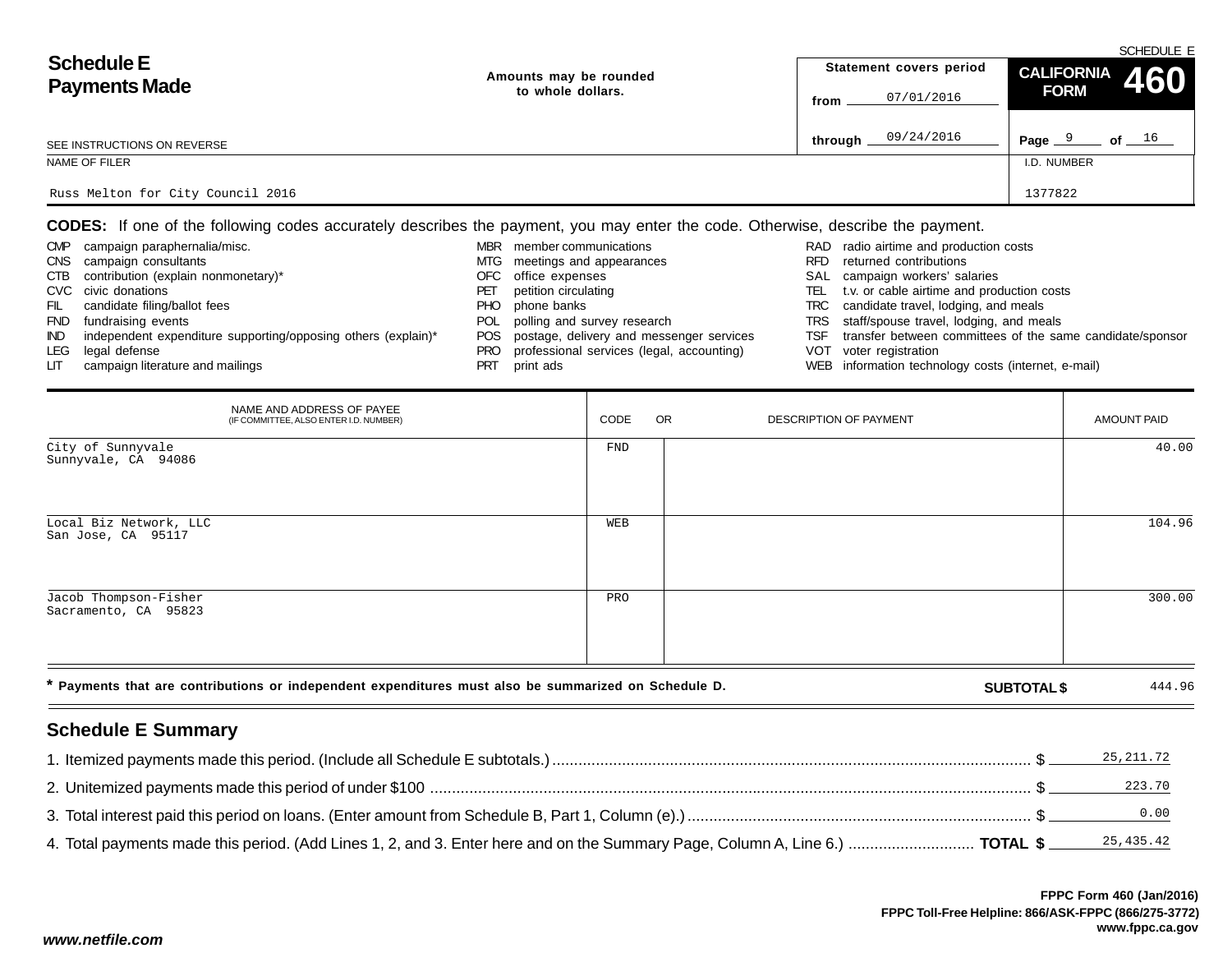| <b>Schedule E</b><br>(Continuation Sheet)                                                                                                                                                                                                                                                                                                                                                                                                   | Amounts may be rounded                                                                                                                                                                                                |            | <b>Statement covers period</b>                                                        | SCHEDULE E (CONT.)<br><b>CALIFORNIA</b>                                                                                                                                                                                                                                                                                         |                                                           |          |
|---------------------------------------------------------------------------------------------------------------------------------------------------------------------------------------------------------------------------------------------------------------------------------------------------------------------------------------------------------------------------------------------------------------------------------------------|-----------------------------------------------------------------------------------------------------------------------------------------------------------------------------------------------------------------------|------------|---------------------------------------------------------------------------------------|---------------------------------------------------------------------------------------------------------------------------------------------------------------------------------------------------------------------------------------------------------------------------------------------------------------------------------|-----------------------------------------------------------|----------|
| <b>Payments Made</b>                                                                                                                                                                                                                                                                                                                                                                                                                        | to whole dollars.                                                                                                                                                                                                     |            |                                                                                       |                                                                                                                                                                                                                                                                                                                                 | <b>FORM</b>                                               | 460      |
| SEE INSTRUCTIONS ON REVERSE                                                                                                                                                                                                                                                                                                                                                                                                                 |                                                                                                                                                                                                                       |            |                                                                                       | 09/24/2016<br>through $\_$                                                                                                                                                                                                                                                                                                      | Page $10$<br>of $16$                                      |          |
| NAME OF FILER                                                                                                                                                                                                                                                                                                                                                                                                                               |                                                                                                                                                                                                                       |            |                                                                                       |                                                                                                                                                                                                                                                                                                                                 | I.D. NUMBER                                               |          |
| Russ Melton for City Council 2016                                                                                                                                                                                                                                                                                                                                                                                                           |                                                                                                                                                                                                                       |            |                                                                                       |                                                                                                                                                                                                                                                                                                                                 | 1377822                                                   |          |
| <b>CODES:</b> If one of the following codes accurately describes the payment, you may enter the code. Otherwise, describe the payment.<br>CMP campaign paraphernalia/misc.<br>CNS campaign consultants<br>CTB contribution (explain nonmonetary)*<br>CVC civic donations<br>candidate filing/ballot fees<br>FIL<br>FND fundraising events<br>independent expenditure supporting/opposing others (explain)*<br>IND.<br>legal defense<br>LEG. | MBR member communications<br>meetings and appearances<br>MTG<br>office expenses<br>OFC<br>petition circulating<br>PET<br>phone banks<br><b>PHO</b><br>polling and survey research<br><b>POL</b><br>POS.<br><b>PRO</b> |            | postage, delivery and messenger services<br>professional services (legal, accounting) | radio airtime and production costs<br>RAD<br><b>RFD</b><br>returned contributions<br>SAL<br>campaign workers' salaries<br>TEL.<br>t.v. or cable airtime and production costs<br>candidate travel, lodging, and meals<br><b>TRC</b><br>staff/spouse travel, lodging, and meals<br>TRS<br><b>TSF</b><br>voter registration<br>VOT | transfer between committees of the same candidate/sponsor |          |
| campaign literature and mailings<br>LIТ<br>NAME AND ADDRESS OF PAYEE                                                                                                                                                                                                                                                                                                                                                                        | PRT<br>print ads                                                                                                                                                                                                      | CODE       | <b>OR</b>                                                                             | WEB information technology costs (internet, e-mail)<br>DESCRIPTION OF PAYMENT                                                                                                                                                                                                                                                   | AMOUNT PAID                                               |          |
| (IF COMMITTEE, ALSO ENTER I.D. NUMBER)<br>National Pen Company                                                                                                                                                                                                                                                                                                                                                                              |                                                                                                                                                                                                                       | <b>CMP</b> |                                                                                       |                                                                                                                                                                                                                                                                                                                                 |                                                           | 246.12   |
| Shelbyville, TN 37161                                                                                                                                                                                                                                                                                                                                                                                                                       |                                                                                                                                                                                                                       |            |                                                                                       |                                                                                                                                                                                                                                                                                                                                 |                                                           |          |
| Political Data Inc.<br>Norwalk, CA 90650                                                                                                                                                                                                                                                                                                                                                                                                    |                                                                                                                                                                                                                       | WEB        |                                                                                       |                                                                                                                                                                                                                                                                                                                                 |                                                           | 186.70   |
| Political Data Inc.<br>Norwalk, CA 90650                                                                                                                                                                                                                                                                                                                                                                                                    |                                                                                                                                                                                                                       | PRO        |                                                                                       |                                                                                                                                                                                                                                                                                                                                 |                                                           | 1,500.00 |
| Pacific Printing<br>San Jose, CA 95112                                                                                                                                                                                                                                                                                                                                                                                                      |                                                                                                                                                                                                                       | <b>CMP</b> |                                                                                       |                                                                                                                                                                                                                                                                                                                                 |                                                           | 581.32   |
| Pacific Printing<br>San Jose, CA 95112                                                                                                                                                                                                                                                                                                                                                                                                      |                                                                                                                                                                                                                       | LIT        |                                                                                       |                                                                                                                                                                                                                                                                                                                                 |                                                           | 5,813.18 |
| * Payments that are contributions or independent expenditures must also be summarized on Schedule D.                                                                                                                                                                                                                                                                                                                                        |                                                                                                                                                                                                                       |            |                                                                                       |                                                                                                                                                                                                                                                                                                                                 | <b>SUBTOTAL \$</b>                                        | 8,327.32 |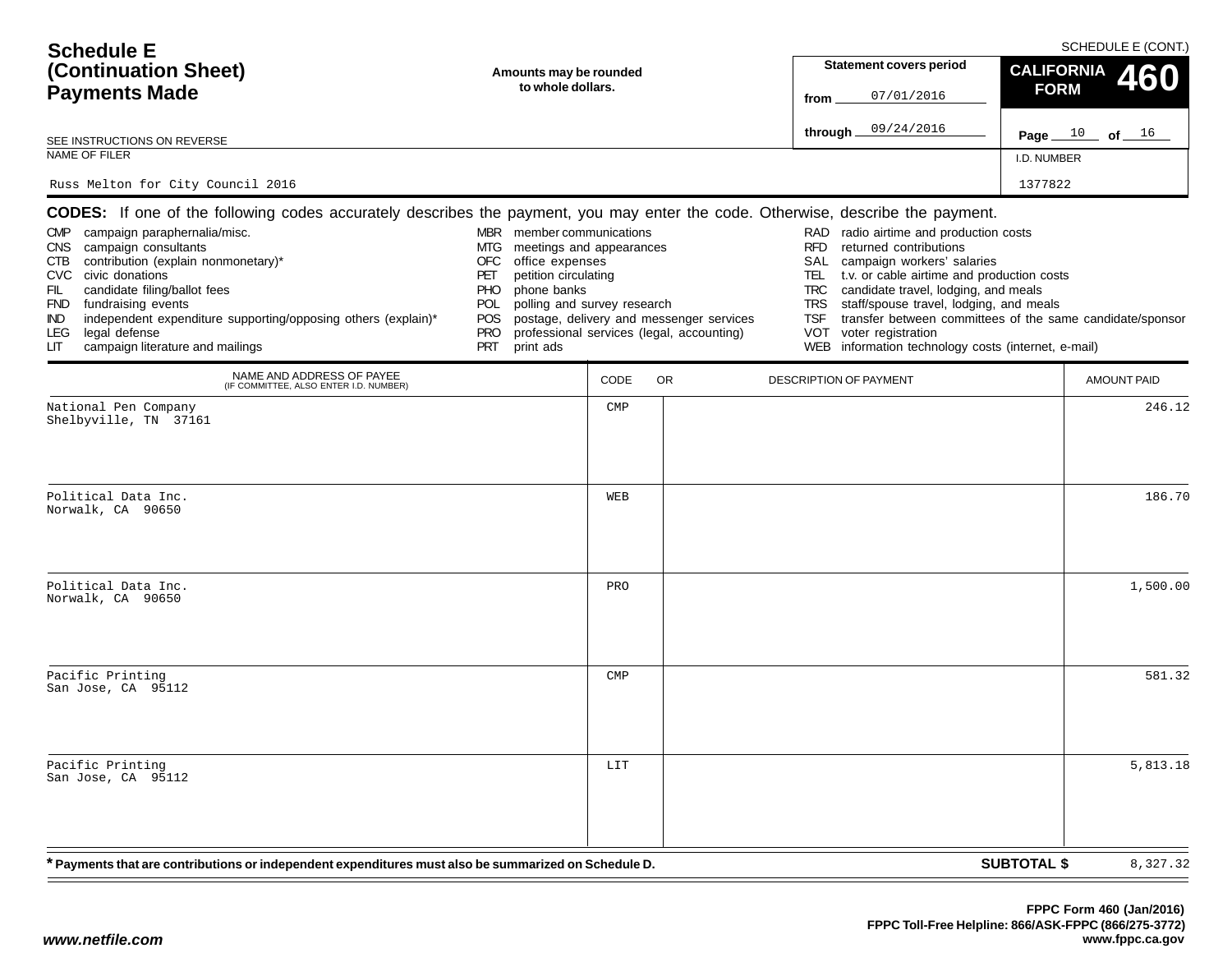| <b>Schedule E</b><br>(Continuation Sheet)<br><b>Payments Made</b>                                                                                                                                                                                                                                                                                                                                                                                                                      | Amounts may be rounded<br>to whole dollars.                                                                                                                                                                                               |      |                                                                                       | <b>Statement covers period</b><br>07/01/2016<br>from                                                                                                                                                                                                                                                                                                                                   | SCHEDULE E (CONT.)<br><b>CALIFORNIA</b><br>460<br><b>FORM</b> |  |
|----------------------------------------------------------------------------------------------------------------------------------------------------------------------------------------------------------------------------------------------------------------------------------------------------------------------------------------------------------------------------------------------------------------------------------------------------------------------------------------|-------------------------------------------------------------------------------------------------------------------------------------------------------------------------------------------------------------------------------------------|------|---------------------------------------------------------------------------------------|----------------------------------------------------------------------------------------------------------------------------------------------------------------------------------------------------------------------------------------------------------------------------------------------------------------------------------------------------------------------------------------|---------------------------------------------------------------|--|
| SEE INSTRUCTIONS ON REVERSE                                                                                                                                                                                                                                                                                                                                                                                                                                                            |                                                                                                                                                                                                                                           |      |                                                                                       | 09/24/2016<br>through $\_$                                                                                                                                                                                                                                                                                                                                                             | Page $11$ of $16$                                             |  |
| NAME OF FILER                                                                                                                                                                                                                                                                                                                                                                                                                                                                          |                                                                                                                                                                                                                                           |      |                                                                                       |                                                                                                                                                                                                                                                                                                                                                                                        | I.D. NUMBER                                                   |  |
| Russ Melton for City Council 2016                                                                                                                                                                                                                                                                                                                                                                                                                                                      |                                                                                                                                                                                                                                           |      |                                                                                       |                                                                                                                                                                                                                                                                                                                                                                                        | 1377822                                                       |  |
| <b>CODES:</b> If one of the following codes accurately describes the payment, you may enter the code. Otherwise, describe the payment.<br>CMP campaign paraphernalia/misc.<br>CNS campaign consultants<br>CTB contribution (explain nonmonetary)*<br>CVC civic donations<br>candidate filing/ballot fees<br>FIL<br>FND fundraising events<br>independent expenditure supporting/opposing others (explain)*<br>IND.<br>legal defense<br>LEG.<br>campaign literature and mailings<br>LIТ | MBR member communications<br>meetings and appearances<br>MTG<br>office expenses<br>OFC<br>petition circulating<br>PET<br>phone banks<br><b>PHO</b><br>polling and survey research<br>POL<br>POS.<br><b>PRO</b><br><b>PRT</b><br>print ads |      | postage, delivery and messenger services<br>professional services (legal, accounting) | RAD<br>radio airtime and production costs<br><b>RFD</b><br>returned contributions<br>SAL<br>campaign workers' salaries<br>TEL.<br>t.v. or cable airtime and production costs<br>candidate travel, lodging, and meals<br><b>TRC</b><br>staff/spouse travel, lodging, and meals<br>TRS<br><b>TSF</b><br>voter registration<br>VOT<br>WEB information technology costs (internet, e-mail) | transfer between committees of the same candidate/sponsor     |  |
| NAME AND ADDRESS OF PAYEE<br>(IF COMMITTEE, ALSO ENTER I.D. NUMBER)                                                                                                                                                                                                                                                                                                                                                                                                                    |                                                                                                                                                                                                                                           | CODE | <b>OR</b>                                                                             | DESCRIPTION OF PAYMENT                                                                                                                                                                                                                                                                                                                                                                 | AMOUNT PAID                                                   |  |
| City of Sunnyvale<br>Sunnyvale, CA 94086                                                                                                                                                                                                                                                                                                                                                                                                                                               |                                                                                                                                                                                                                                           | FIL  |                                                                                       |                                                                                                                                                                                                                                                                                                                                                                                        | 1,427.00                                                      |  |
| Mobile Home Park Magazines<br>Sunnyvale, CA 94089                                                                                                                                                                                                                                                                                                                                                                                                                                      |                                                                                                                                                                                                                                           | PRT  |                                                                                       |                                                                                                                                                                                                                                                                                                                                                                                        | 711.00                                                        |  |
| Political Data Inc.<br>Norwalk, CA 90650                                                                                                                                                                                                                                                                                                                                                                                                                                               |                                                                                                                                                                                                                                           | WEB  |                                                                                       |                                                                                                                                                                                                                                                                                                                                                                                        | 285.79                                                        |  |
| Santa Clara County Registrar of Voters<br>San Jose, CA 95112                                                                                                                                                                                                                                                                                                                                                                                                                           |                                                                                                                                                                                                                                           | POL  |                                                                                       |                                                                                                                                                                                                                                                                                                                                                                                        | 92.00                                                         |  |
| Facebook<br>Menlo Park, CA 94025                                                                                                                                                                                                                                                                                                                                                                                                                                                       |                                                                                                                                                                                                                                           | WEB  |                                                                                       |                                                                                                                                                                                                                                                                                                                                                                                        | 149.77                                                        |  |
| Payments that are contributions or independent expenditures must also be summarized on Schedule D. *                                                                                                                                                                                                                                                                                                                                                                                   |                                                                                                                                                                                                                                           |      |                                                                                       |                                                                                                                                                                                                                                                                                                                                                                                        | <b>SUBTOTAL \$</b><br>2,665.56                                |  |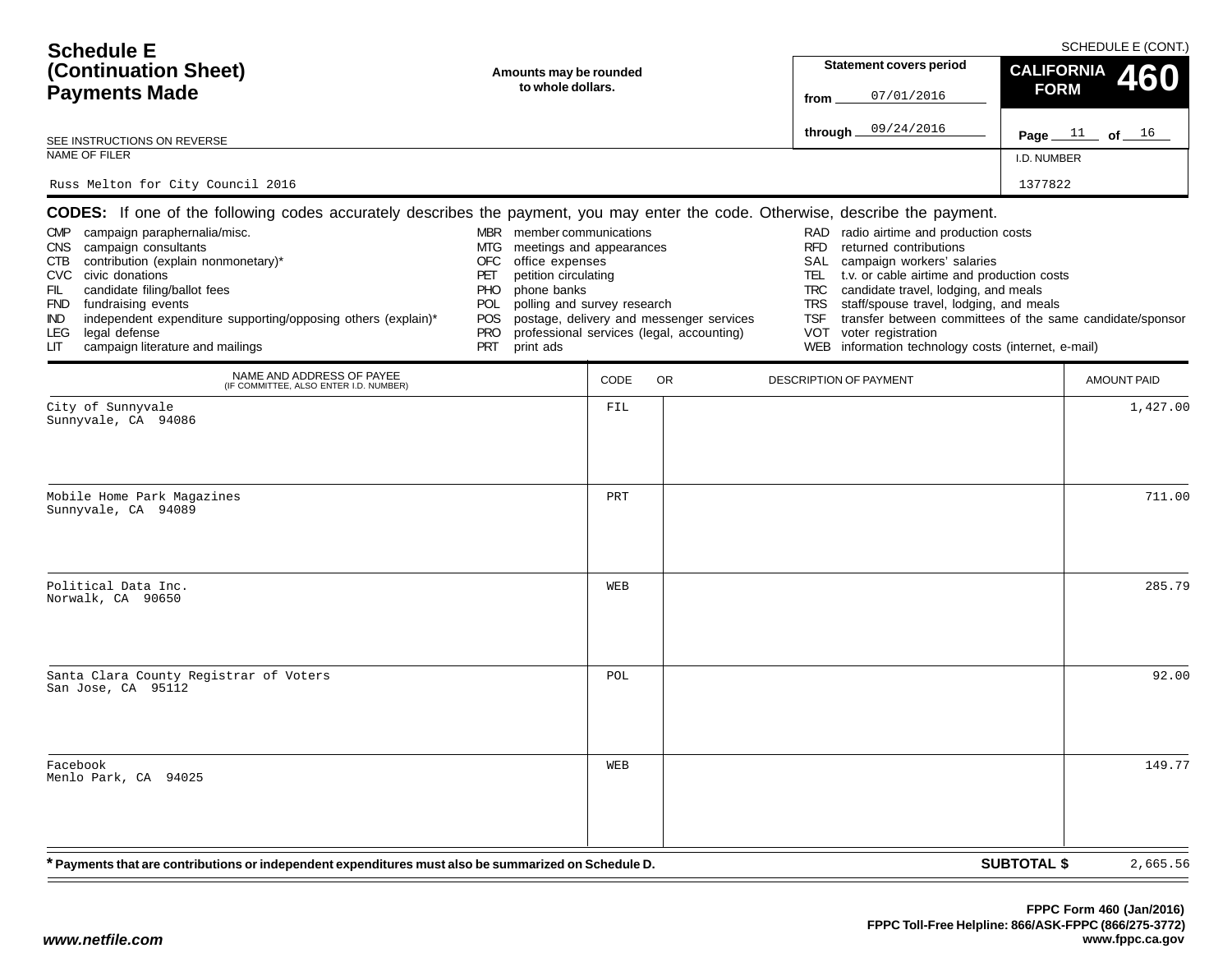| <b>Schedule E</b><br>(Continuation Sheet)<br><b>Payments Made</b>                                                                                                                                                                                                                                                                                                                                                                                                                                          | Amounts may be rounded<br>to whole dollars.                                                                                                                                                                                                      |      | <b>Statement covers period</b><br>07/01/2016<br>from                                  | SCHEDULE E (CONT.)<br><b>CALIFORNIA</b><br>460<br><b>FORM</b>                                                                                                                                                                                                                                                                                                                                |                                                           |
|------------------------------------------------------------------------------------------------------------------------------------------------------------------------------------------------------------------------------------------------------------------------------------------------------------------------------------------------------------------------------------------------------------------------------------------------------------------------------------------------------------|--------------------------------------------------------------------------------------------------------------------------------------------------------------------------------------------------------------------------------------------------|------|---------------------------------------------------------------------------------------|----------------------------------------------------------------------------------------------------------------------------------------------------------------------------------------------------------------------------------------------------------------------------------------------------------------------------------------------------------------------------------------------|-----------------------------------------------------------|
| SEE INSTRUCTIONS ON REVERSE                                                                                                                                                                                                                                                                                                                                                                                                                                                                                |                                                                                                                                                                                                                                                  |      |                                                                                       | 09/24/2016<br>through_                                                                                                                                                                                                                                                                                                                                                                       | Page $12$ of $16$                                         |
| NAME OF FILER                                                                                                                                                                                                                                                                                                                                                                                                                                                                                              |                                                                                                                                                                                                                                                  |      |                                                                                       |                                                                                                                                                                                                                                                                                                                                                                                              | I.D. NUMBER                                               |
| Russ Melton for City Council 2016                                                                                                                                                                                                                                                                                                                                                                                                                                                                          |                                                                                                                                                                                                                                                  |      |                                                                                       |                                                                                                                                                                                                                                                                                                                                                                                              | 1377822                                                   |
| <b>CODES:</b> If one of the following codes accurately describes the payment, you may enter the code. Otherwise, describe the payment.<br>campaign paraphernalia/misc.<br><b>CMP</b><br>CNS campaign consultants<br>contribution (explain nonmonetary)*<br>CTB<br>CVC civic donations<br>candidate filing/ballot fees<br>FIL.<br>FND fundraising events<br>independent expenditure supporting/opposing others (explain)*<br>IND.<br>legal defense<br><b>LEG</b><br>campaign literature and mailings<br>LIТ | MBR member communications<br>meetings and appearances<br>MTG<br>office expenses<br>OFC<br>petition circulating<br>PET<br>phone banks<br><b>PHO</b><br>polling and survey research<br><b>POL</b><br>POS.<br><b>PRO</b><br><b>PRT</b><br>print ads |      | postage, delivery and messenger services<br>professional services (legal, accounting) | radio airtime and production costs<br>RAD<br>returned contributions<br><b>RFD</b><br>SAL<br>campaign workers' salaries<br>t.v. or cable airtime and production costs<br>TEL<br>candidate travel, lodging, and meals<br><b>TRC</b><br>staff/spouse travel, lodging, and meals<br><b>TRS</b><br><b>TSF</b><br>voter registration<br>VOT<br>WEB information technology costs (internet, e-mail) | transfer between committees of the same candidate/sponsor |
| NAME AND ADDRESS OF PAYEE<br>(IF COMMITTEE, ALSO ENTER I.D. NUMBER)                                                                                                                                                                                                                                                                                                                                                                                                                                        |                                                                                                                                                                                                                                                  | CODE | <b>OR</b>                                                                             | <b>DESCRIPTION OF PAYMENT</b>                                                                                                                                                                                                                                                                                                                                                                | <b>AMOUNT PAID</b>                                        |
| Jeannette Carmody<br>San Jose, CA 95126                                                                                                                                                                                                                                                                                                                                                                                                                                                                    |                                                                                                                                                                                                                                                  | PRO  |                                                                                       |                                                                                                                                                                                                                                                                                                                                                                                              | 3,330.00                                                  |
| Local Biz Network, LLC<br>San Jose, CA 95117                                                                                                                                                                                                                                                                                                                                                                                                                                                               |                                                                                                                                                                                                                                                  | WEB  |                                                                                       |                                                                                                                                                                                                                                                                                                                                                                                              | 179.94                                                    |
| Miller & Olson, LLP<br>Burlingame, CA 94010                                                                                                                                                                                                                                                                                                                                                                                                                                                                |                                                                                                                                                                                                                                                  | PRO  |                                                                                       |                                                                                                                                                                                                                                                                                                                                                                                              | 130.00                                                    |
| San Jose Mercury News<br>San Jose, CA 95113                                                                                                                                                                                                                                                                                                                                                                                                                                                                |                                                                                                                                                                                                                                                  | PRT  |                                                                                       |                                                                                                                                                                                                                                                                                                                                                                                              | 6, 280, 00                                                |
| Office Depot<br>Sunnyvale, CA 94087                                                                                                                                                                                                                                                                                                                                                                                                                                                                        |                                                                                                                                                                                                                                                  | OFC  |                                                                                       |                                                                                                                                                                                                                                                                                                                                                                                              | 685.17                                                    |
| * Payments that are contributions or independent expenditures must also be summarized on Schedule D.                                                                                                                                                                                                                                                                                                                                                                                                       |                                                                                                                                                                                                                                                  |      |                                                                                       |                                                                                                                                                                                                                                                                                                                                                                                              | <b>SUBTOTAL \$</b><br>10,605.11                           |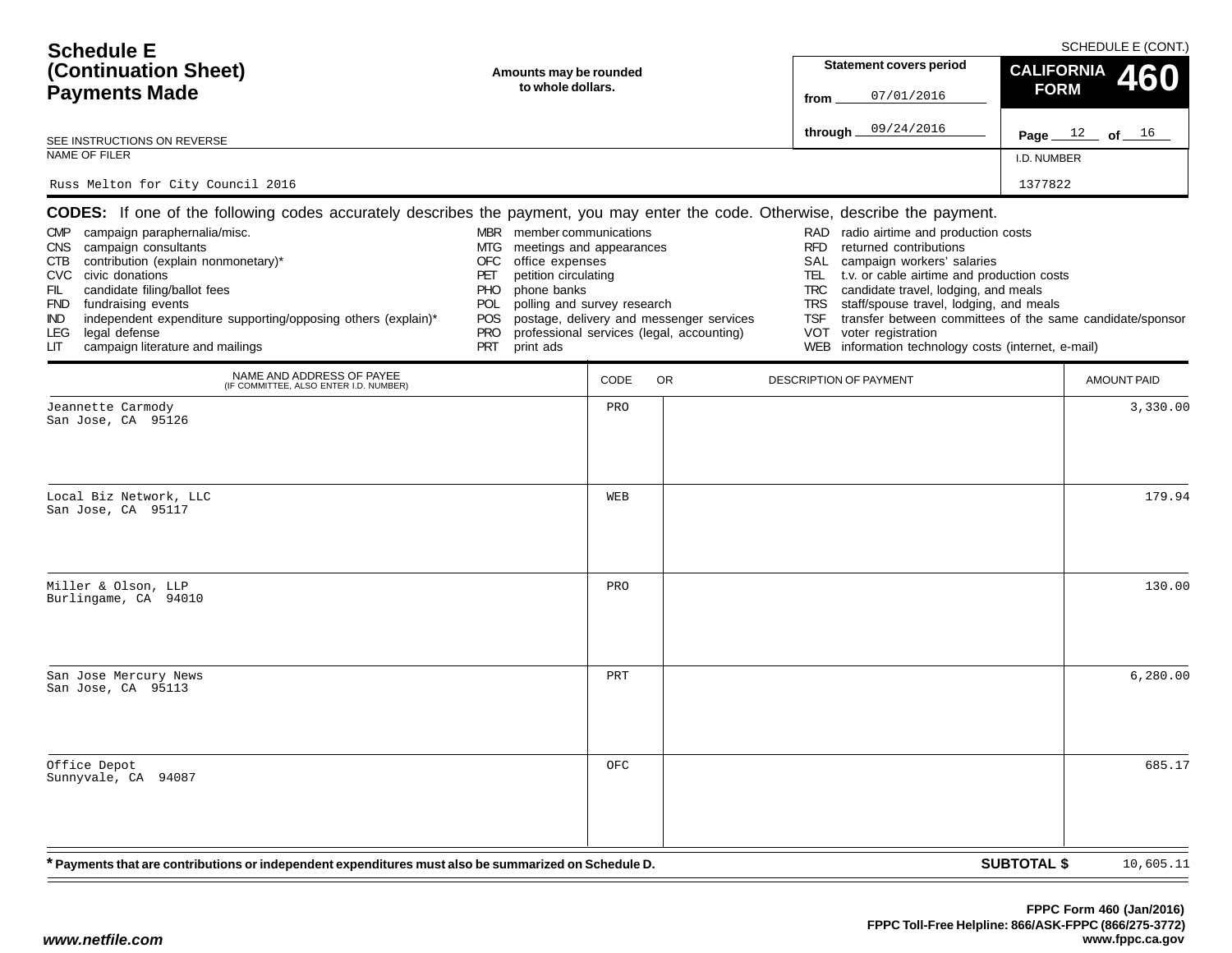| <b>Schedule E</b>                                                                                                                                                                                                                                                                                                                               |                                                                                                                                                                                                                                            |      |                                                                                       |                                                                                          |                                                                                                                                                                                                                                                                                                                                                                       |                    | SCHEDULE E (CONT.) |
|-------------------------------------------------------------------------------------------------------------------------------------------------------------------------------------------------------------------------------------------------------------------------------------------------------------------------------------------------|--------------------------------------------------------------------------------------------------------------------------------------------------------------------------------------------------------------------------------------------|------|---------------------------------------------------------------------------------------|------------------------------------------------------------------------------------------|-----------------------------------------------------------------------------------------------------------------------------------------------------------------------------------------------------------------------------------------------------------------------------------------------------------------------------------------------------------------------|--------------------|--------------------|
| (Continuation Sheet)                                                                                                                                                                                                                                                                                                                            | Amounts may be rounded                                                                                                                                                                                                                     |      |                                                                                       |                                                                                          | <b>Statement covers period</b>                                                                                                                                                                                                                                                                                                                                        | <b>CALIFORNIA</b>  | 460                |
| <b>Payments Made</b>                                                                                                                                                                                                                                                                                                                            | to whole dollars.                                                                                                                                                                                                                          |      |                                                                                       | from                                                                                     | 07/01/2016                                                                                                                                                                                                                                                                                                                                                            | <b>FORM</b>        |                    |
| SEE INSTRUCTIONS ON REVERSE                                                                                                                                                                                                                                                                                                                     |                                                                                                                                                                                                                                            |      |                                                                                       | through.                                                                                 | 09/24/2016                                                                                                                                                                                                                                                                                                                                                            |                    | Page $13$ of $16$  |
| NAME OF FILER                                                                                                                                                                                                                                                                                                                                   |                                                                                                                                                                                                                                            |      |                                                                                       |                                                                                          |                                                                                                                                                                                                                                                                                                                                                                       | I.D. NUMBER        |                    |
| Russ Melton for City Council 2016                                                                                                                                                                                                                                                                                                               |                                                                                                                                                                                                                                            |      |                                                                                       |                                                                                          |                                                                                                                                                                                                                                                                                                                                                                       | 1377822            |                    |
| <b>CODES:</b> If one of the following codes accurately describes the payment, you may enter the code. Otherwise, describe the payment.                                                                                                                                                                                                          |                                                                                                                                                                                                                                            |      |                                                                                       |                                                                                          |                                                                                                                                                                                                                                                                                                                                                                       |                    |                    |
| CMP campaign paraphernalia/misc.<br>CNS campaign consultants<br>contribution (explain nonmonetary)*<br>CTB<br>CVC civic donations<br>FIL<br>candidate filing/ballot fees<br>FND fundraising events<br>independent expenditure supporting/opposing others (explain)*<br>IND.<br>legal defense<br>LEG.<br>campaign literature and mailings<br>LІТ | MBR member communications<br>MTG.<br>meetings and appearances<br><b>OFC</b><br>office expenses<br>petition circulating<br>PET<br>phone banks<br>PHO<br>polling and survey research<br>POL<br>POS.<br><b>PRO</b><br><b>PRT</b><br>print ads |      | postage, delivery and messenger services<br>professional services (legal, accounting) | RAD<br><b>RFD</b><br>SAL<br>TEL.<br><b>TRC</b><br><b>TRS</b><br><b>TSF</b><br><b>VOT</b> | radio airtime and production costs<br>returned contributions<br>campaign workers' salaries<br>t.v. or cable airtime and production costs<br>candidate travel, lodging, and meals<br>staff/spouse travel, lodging, and meals<br>transfer between committees of the same candidate/sponsor<br>voter registration<br>WEB information technology costs (internet, e-mail) |                    |                    |
| NAME AND ADDRESS OF PAYEE<br>(IF COMMITTEE, ALSO ENTER I.D. NUMBER)                                                                                                                                                                                                                                                                             |                                                                                                                                                                                                                                            | CODE | <b>OR</b>                                                                             | DESCRIPTION OF PAYMENT                                                                   |                                                                                                                                                                                                                                                                                                                                                                       |                    | <b>AMOUNT PAID</b> |
| PayPal<br>San Jose, CA 95131                                                                                                                                                                                                                                                                                                                    |                                                                                                                                                                                                                                            | PRO  |                                                                                       |                                                                                          |                                                                                                                                                                                                                                                                                                                                                                       |                    | 39.19              |
| United States Post Office<br>Sunnyvale, CA 94087                                                                                                                                                                                                                                                                                                |                                                                                                                                                                                                                                            | POS  |                                                                                       |                                                                                          |                                                                                                                                                                                                                                                                                                                                                                       |                    | 2,485.00           |
| Costco Wholesale<br>Sunnyvale, CA 94086                                                                                                                                                                                                                                                                                                         |                                                                                                                                                                                                                                            | OFC  |                                                                                       |                                                                                          |                                                                                                                                                                                                                                                                                                                                                                       |                    | 644.58             |
|                                                                                                                                                                                                                                                                                                                                                 |                                                                                                                                                                                                                                            |      |                                                                                       |                                                                                          |                                                                                                                                                                                                                                                                                                                                                                       |                    |                    |
|                                                                                                                                                                                                                                                                                                                                                 |                                                                                                                                                                                                                                            |      |                                                                                       |                                                                                          |                                                                                                                                                                                                                                                                                                                                                                       |                    |                    |
| * Payments that are contributions or independent expenditures must also be summarized on Schedule D.                                                                                                                                                                                                                                            |                                                                                                                                                                                                                                            |      |                                                                                       |                                                                                          |                                                                                                                                                                                                                                                                                                                                                                       | <b>SUBTOTAL \$</b> | 3,168.77           |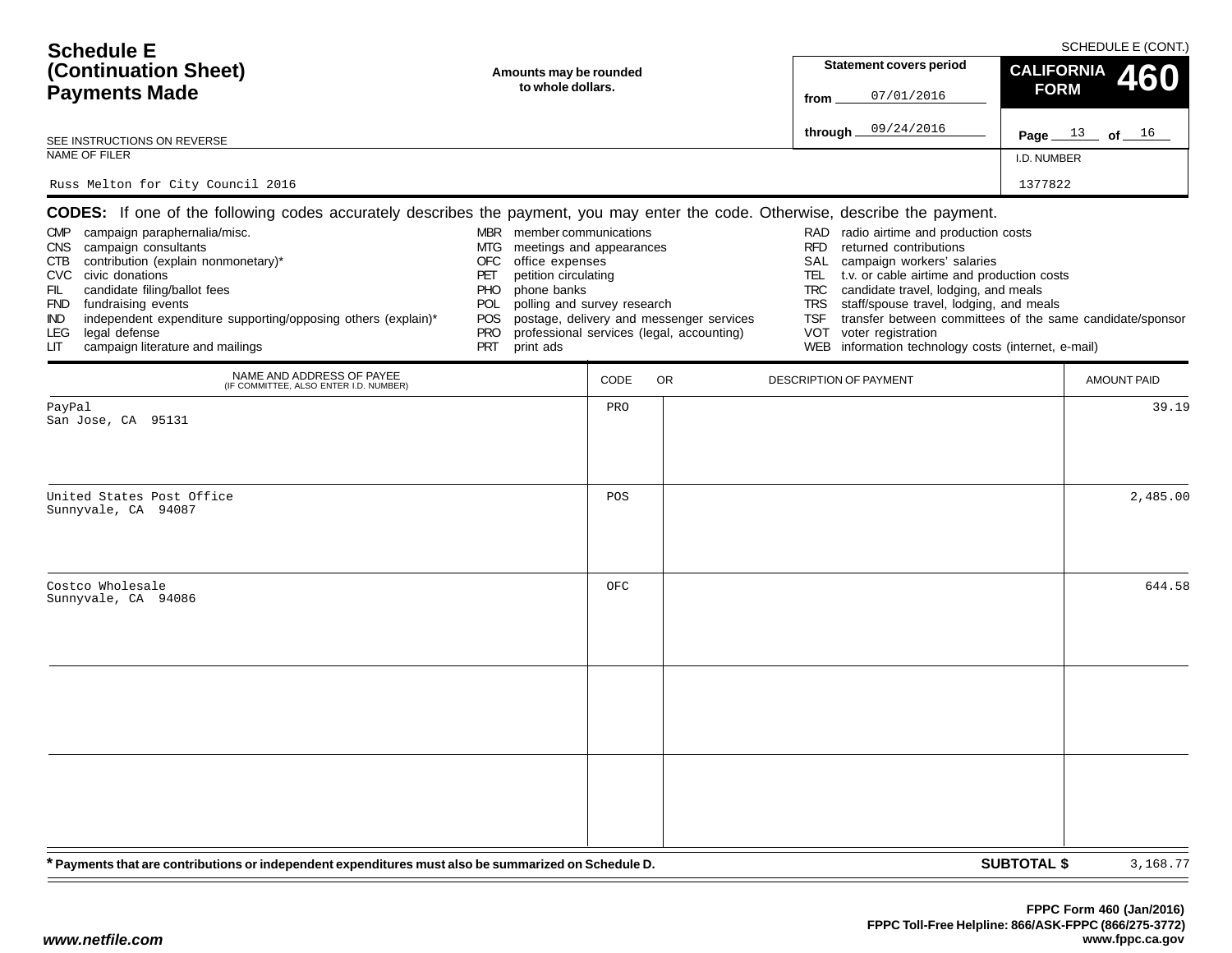SCHEDULE F

| <b>Schedule F</b><br><b>Accrued Expenses (Unpaid Bills)</b>                                                                                                                                                                                                                                                                                                                                                                                                                                                    | Amounts may be rounded<br>to whole dollars.                                                                                                                                                                                                                                                                                                                           |                                                                         |                                       |                                                                | <b>CALIFORNIA</b><br><b>FORM</b><br>Page $14$<br>of $16$               |
|----------------------------------------------------------------------------------------------------------------------------------------------------------------------------------------------------------------------------------------------------------------------------------------------------------------------------------------------------------------------------------------------------------------------------------------------------------------------------------------------------------------|-----------------------------------------------------------------------------------------------------------------------------------------------------------------------------------------------------------------------------------------------------------------------------------------------------------------------------------------------------------------------|-------------------------------------------------------------------------|---------------------------------------|----------------------------------------------------------------|------------------------------------------------------------------------|
| SEE INSTRUCTIONS ON REVERSE                                                                                                                                                                                                                                                                                                                                                                                                                                                                                    |                                                                                                                                                                                                                                                                                                                                                                       |                                                                         |                                       |                                                                |                                                                        |
| <b>NAME OF FILER</b>                                                                                                                                                                                                                                                                                                                                                                                                                                                                                           |                                                                                                                                                                                                                                                                                                                                                                       |                                                                         |                                       | I.D. NUMBER                                                    |                                                                        |
| Russ Melton for City Council 2016                                                                                                                                                                                                                                                                                                                                                                                                                                                                              |                                                                                                                                                                                                                                                                                                                                                                       |                                                                         |                                       | 1377822                                                        |                                                                        |
| <b>CODES:</b> If one of the following codes accurately describes the payment, you may enter the code. Otherwise, describe the payment.<br>campaign paraphernalia/misc.<br><b>CMP</b><br>campaign consultants<br>CNS.<br>contribution (explain nonmonetary)*<br>CTB<br>civic donations<br>CVC.<br>candidate filing/ballot fees<br>FIL<br>fundraising events<br>FND<br>independent expenditure supporting/opposing others (explain)*<br>IND.<br>legal defense<br>LEG.<br>campaign literature and mailings<br>LIТ | RAD radio airtime and production costs<br>returned contributions<br>campaign workers' salaries<br>t.v. or cable airtime and production costs<br>candidate travel, lodging, and meals<br>staff/spouse travel, lodging, and meals<br>transfer between committees of the same candidate/sponsor<br>voter registration<br>information technology costs (internet, e-mail) |                                                                         |                                       |                                                                |                                                                        |
| NAME AND ADDRESS OF CREDITOR<br>(IF COMMITTEE, ALSO ENTER I.D. NUMBER)                                                                                                                                                                                                                                                                                                                                                                                                                                         | CODE OR<br><b>DESCRIPTION OF PAYMENT</b>                                                                                                                                                                                                                                                                                                                              | (a)<br><b>OUTSTANDING</b><br><b>BALANCE BEGINNING</b><br>OF THIS PERIOD | (b)<br>AMOUNT INCURRED<br>THIS PERIOD | (c)<br><b>AMOUNT PAID</b><br>THIS PERIOD<br>(ALSO REPORT ON E) | (d)<br><b>OUTSTANDING</b><br><b>BALANCE AT CLOSE</b><br>OF THIS PERIOD |
| Jeannette Carmody<br>San Jose, CA 95126                                                                                                                                                                                                                                                                                                                                                                                                                                                                        | PRO                                                                                                                                                                                                                                                                                                                                                                   | 0.00                                                                    | 1,260.00                              | 0.00                                                           | 1,260.00                                                               |
| Edward Chuck Photography<br>Sunnyvale, CA 94086                                                                                                                                                                                                                                                                                                                                                                                                                                                                | PRO                                                                                                                                                                                                                                                                                                                                                                   | 0.00                                                                    | 300.00                                | 0.00                                                           | 300.00                                                                 |
| Facebook<br>Menlo Park, CA 94025                                                                                                                                                                                                                                                                                                                                                                                                                                                                               | WEB                                                                                                                                                                                                                                                                                                                                                                   | 0.00                                                                    | 250.05                                | 0.00                                                           | 250.05                                                                 |
| * Payments that are contributions or independent expenditures must also be<br>summarized on Schedule D.                                                                                                                                                                                                                                                                                                                                                                                                        | <b>SUBTOTALS \$</b>                                                                                                                                                                                                                                                                                                                                                   | 0.00\$                                                                  | $1,810.05$ \$                         | 0.00\$                                                         | 1,810.05                                                               |
| <b>Schedule F Summary</b><br>1. Total accrued expenses incurred this period. (Include all Schedule F, Column (b) subtotals for<br>2. Total accrued expenses paid this period. (Include all Schedule F, Column (c) subtotals for payments on                                                                                                                                                                                                                                                                    |                                                                                                                                                                                                                                                                                                                                                                       |                                                                         |                                       |                                                                | 1,915.23                                                               |
| 3. Net change this period. (Subtract Line 2 from Line 1. Enter the difference here and                                                                                                                                                                                                                                                                                                                                                                                                                         |                                                                                                                                                                                                                                                                                                                                                                       |                                                                         |                                       |                                                                | 591.66                                                                 |

*www.netfile.com*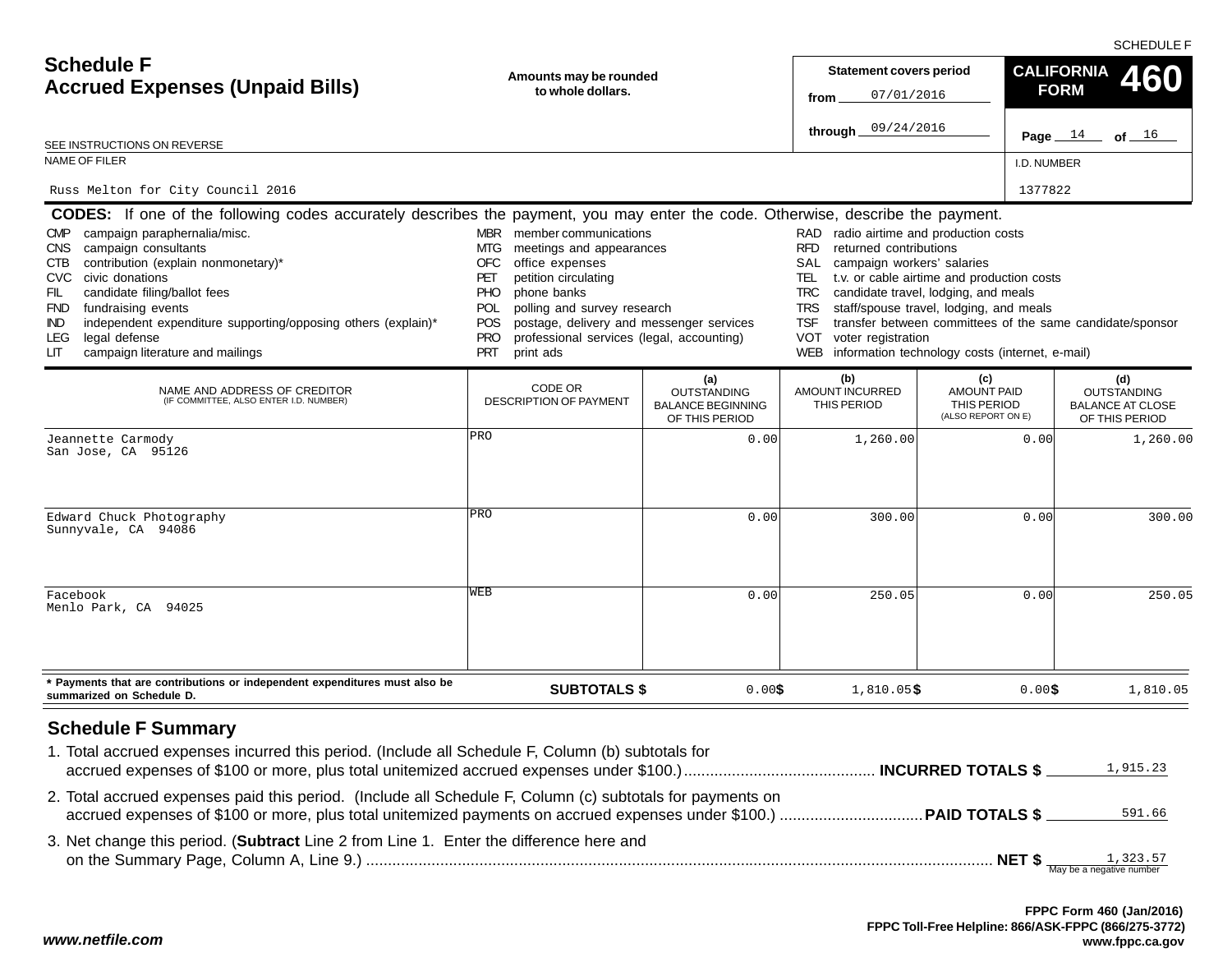#### SCHEDULE F (CONT.)

| <b>OCTEQUIE L</b><br>(Continuation Sheet)<br><b>Accrued Expenses (Unpaid Bills)</b> | Amounts may be rounded<br>to whole dollars. | <b>Statement covers period</b><br>07/01/2016<br>from | CALIFORNIA 460<br><b>FORM</b> |
|-------------------------------------------------------------------------------------|---------------------------------------------|------------------------------------------------------|-------------------------------|
|                                                                                     |                                             | through $09/24/2016$                                 | Page $15$ of $16$             |
| NAME OF FILER                                                                       |                                             |                                                      | I.D. NUMBER                   |
| Russ Melton for City Council 2016                                                   |                                             |                                                      | 1377822                       |

#### **CODES:** If one of the following codes accurately describes the payment, you may enter the code. Otherwise, describe the payment.

- CMP campaign paraphernalia/misc.
- CNS campaign consultants
- CTB contribution (explain nonmonetary)\*
- CVC civic donations

**Schedule F**

- FIL candidate filing/ballot fees
- FND fundraising events
- IND independent expenditure supporting/opposing others (explain)\*

**\* Payments that are contributions or independent expenditures must also be summarized on Schedule D.**

- LEG legal defense
- LIT campaign literature and mailings
- MBR member communications
- MTG meetings and appearances
- OFC office expenses
- PET petition circulating
- PHO phone banks
- POL polling and survey research
- POS postage, delivery and messenger services
- PRO professional services (legal, accounting)
- PRT print ads
- RAD radio airtime and production costs
- RFD returned contributions
- SAL campaign workers' salaries
- TEL t.v. or cable airtime and production costs
- TRC candidate travel, lodging, and meals
- TRS staff/spouse travel, lodging, and meals
- TSF transfer between committees of the same candidate/sponsor
- VOT voter registration
- WEB information technology costs (internet, e-mail)

| NAME AND ADDRESS OF CREDITOR<br>(IF COMMITTEE, ALSO ENTER I.D. NUMBER) | CODE OR<br><b>DESCRIPTION OF PAYMENT</b> | (a)<br><b>OUTSTANDING</b><br><b>BALANCE BEGINNING</b><br>OF THIS PERIOD | (b)<br>AMOUNT INCURRED<br>THIS PERIOD | (c)<br><b>AMOUNT PAID</b><br>THIS PERIOD<br>(ALSO REPORT ON E) | (d)<br><b>OUTSTANDING</b><br><b>BALANCE AT CLOSE</b><br>OF THIS PERIOD |
|------------------------------------------------------------------------|------------------------------------------|-------------------------------------------------------------------------|---------------------------------------|----------------------------------------------------------------|------------------------------------------------------------------------|
| Political Data Inc.<br>Norwalk, CA 90650                               | WEB                                      | 0.00                                                                    | 105.18                                | 0.00                                                           | 105.18                                                                 |
| Local Biz Network, LLC<br>San Jose, CA 95117                           | WEB                                      | 104.96                                                                  | 0.00                                  | 104.96                                                         | 0.00                                                                   |
| Jacob Thompson-Fisher<br>Sacramento, CA 95823                          | PRO                                      | 300.00                                                                  | 0.00                                  | 300.00                                                         | 0.00                                                                   |
| Political Data Inc.<br>Norwalk, CA 90650                               | WEB                                      | 186.70                                                                  | 0.00                                  | 186.70                                                         | 0.00                                                                   |
|                                                                        | <b>SUBTOTALS \$</b>                      | $591.66$ \$                                                             | $105.18$ \$                           | $591.66$ \$                                                    | 105.18                                                                 |